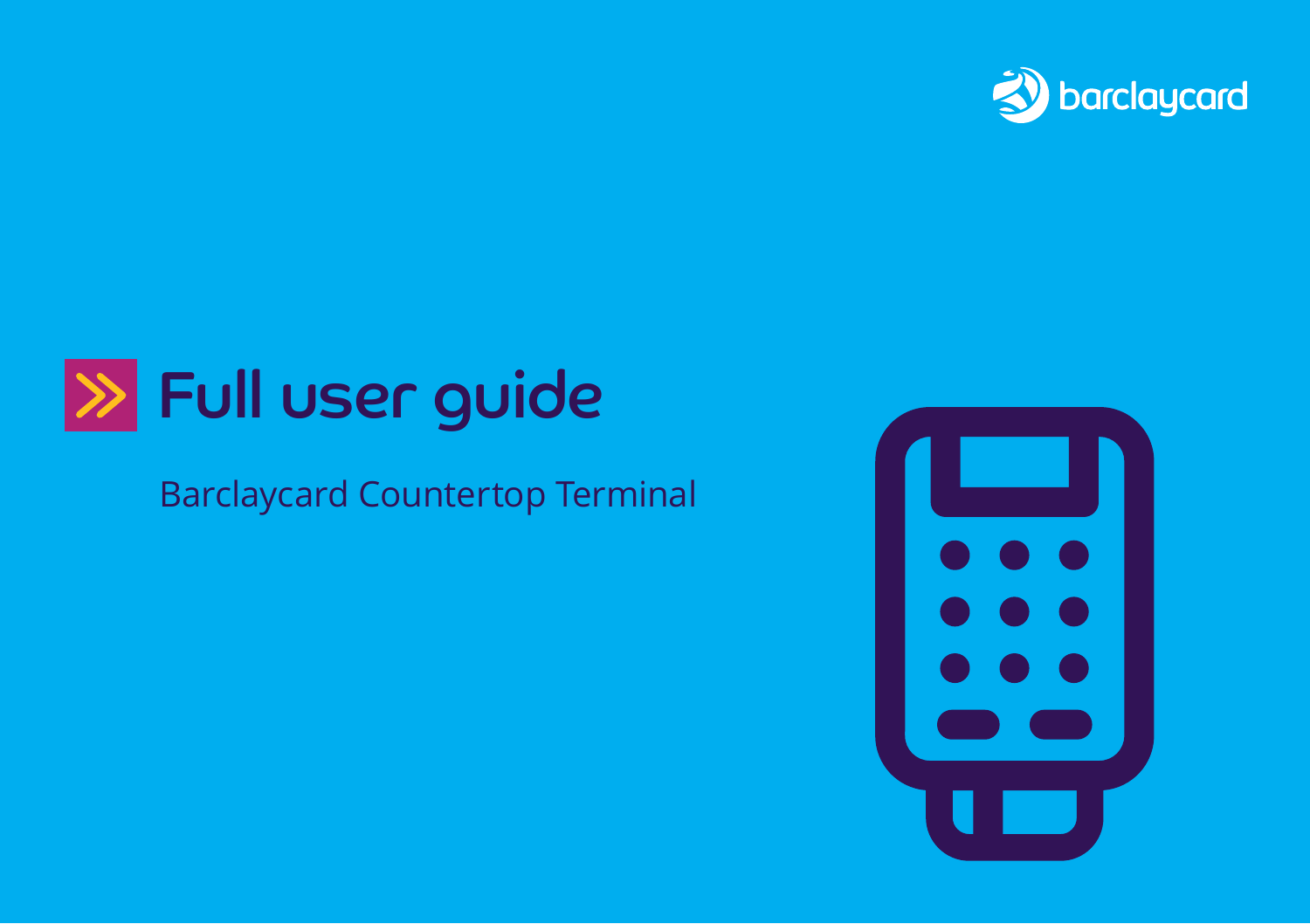

### Online support

For help installing your card machine, please visit [barclaycard.co.uk/cardmachinehelp](http://barclaycard.co.uk/cardmachinehelp )



Useful numbers (call charges apply)

Customer services: 0844 874 0895\* Authorisation: [0800 151 2630\\*](Tel:08001512630) Chargebacks: [0800 161 5341\\*](Tel:08001615341) American Express: [0800 032 7216](Tel:08000327216)\* Diners: [0845 850 0195](Tel:08458500195)\*



## Supplies for your card machine

You can buy supplies, including till rolls and in-car chargers, directly from our approved supplier, PDQ Consumables.

### **Contact them by**

Telephone: [01698 843866\\*](Tel:01698843866) Web: [pdqconsumables.com](http://pdqconsumables.com) (to order online)

\*Call charges apply. Calls to 0844 and 0845 numbers will cost no more than 7p per minute plus your phone company's access charge (current at March 2022). Calls to 0800 numbers are free from UK landlines and personal mobiles, otherwise call charges may apply. Please check with your service provider. Calls may be monitored or recorded in order to maintain high levels of security and quality of service.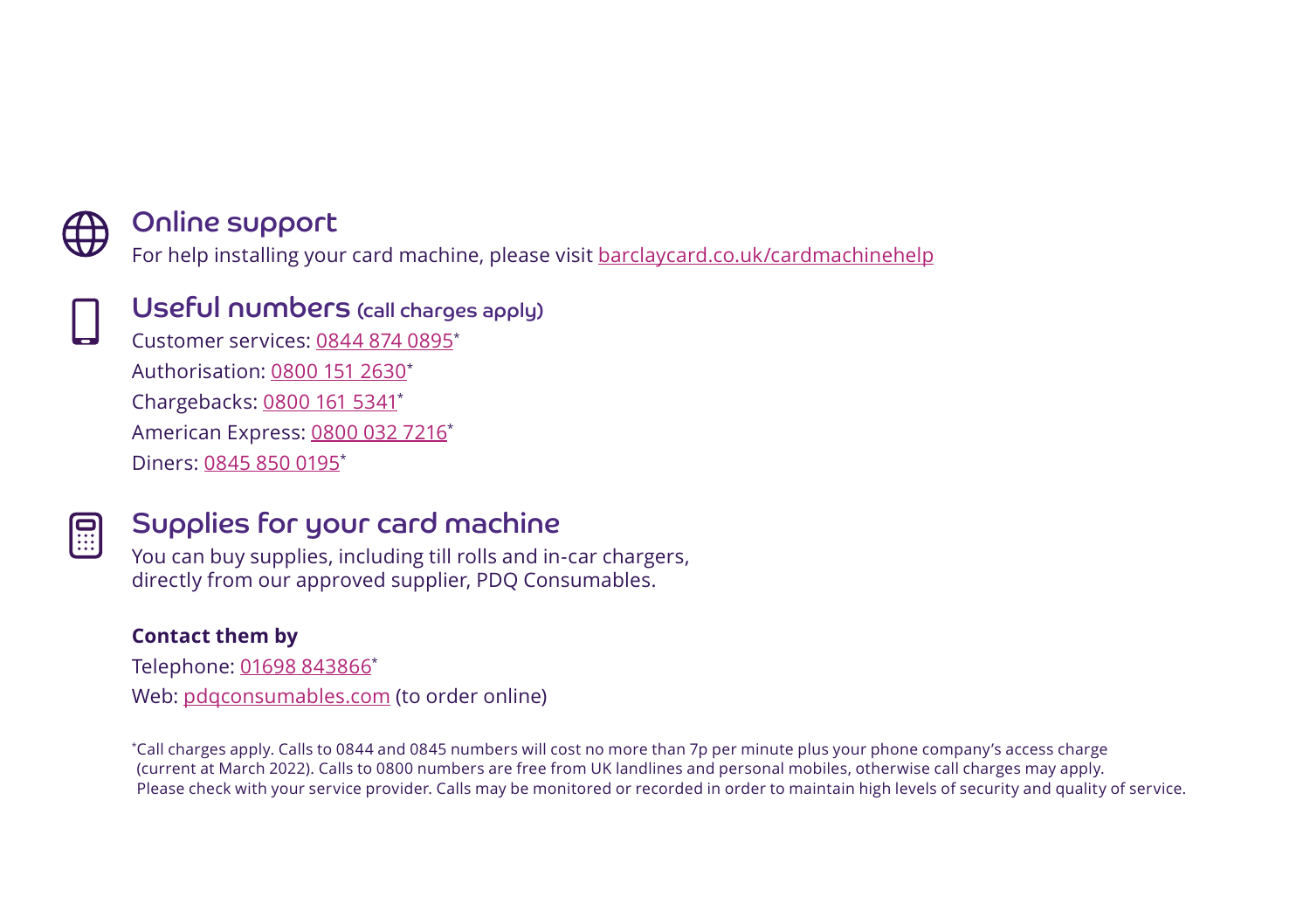## Contents

## 4 Essentials

- Keeping your business safe
- Receiving your money
- Need to know more?
- Best practice
- 6 Before you do anything
- 7 Barclaycard Countertop Terminal at a glance
- 8 Getting started
- 9 Installing Barclaycard Countertop Terminal
- 13 Taking payments
	- Chip and PIN
	- Contactless
	- Magnetic stripe
	- Mail order and telephone
- 21 Refunds
- 23 End-of-day banking
- 25 Printing a transaction log
- 27 Changing the till roll
- 29 Problems using your card machine?
	- Common prompts
	- Troubleshooting and more help

## 30 Important info

• Important safety information from Ingenico Ltd. and best practice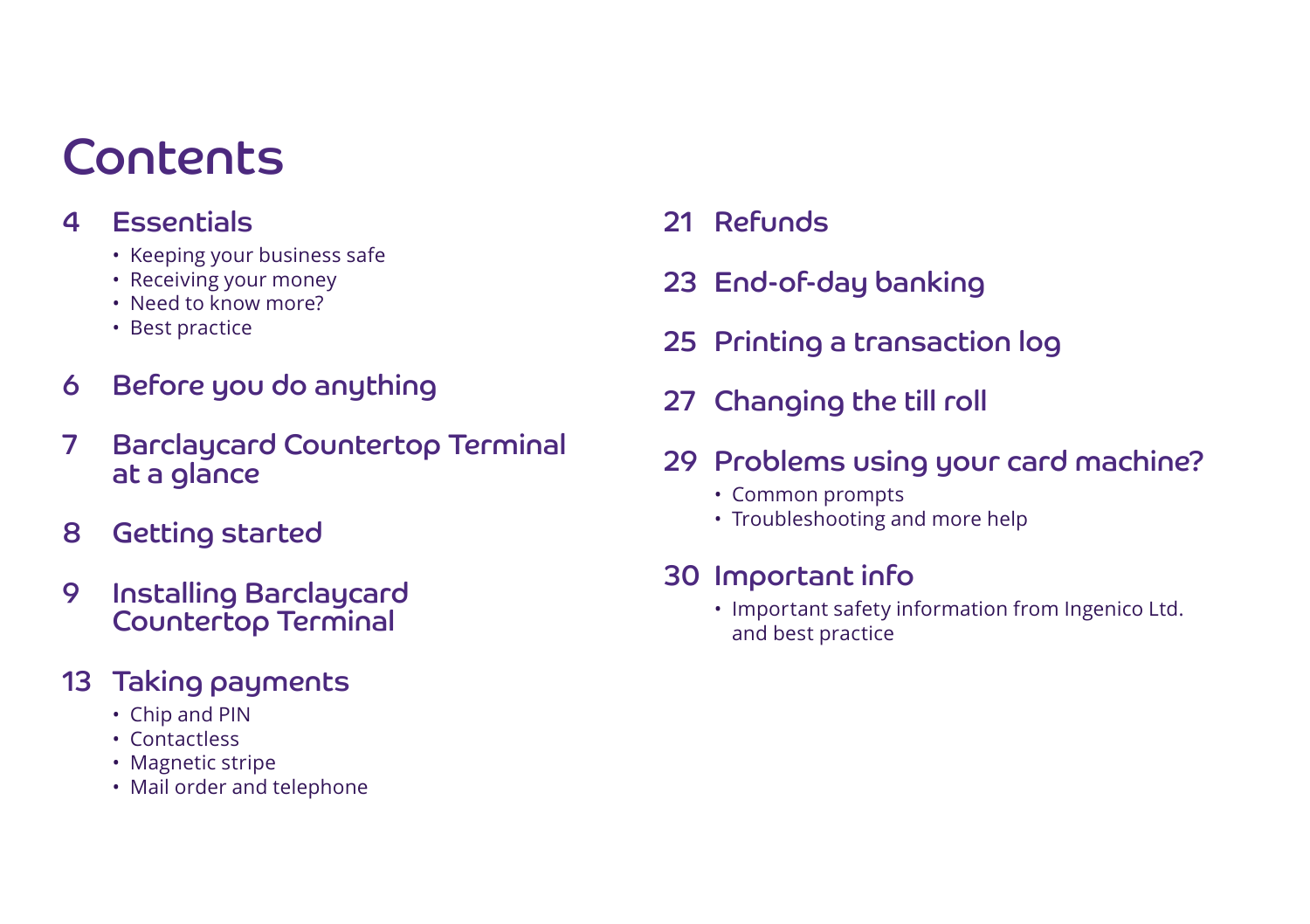## **Essentials**

## Keeping your business safe

Taking card payments means that you'll be handling personal data from your customers, so you'll need to make sure that you keep their details secure. You may have heard about the Payment Card Industry Data Security Standard (PCI DSS), which helps to make sure that anyone handling card payments does so securely. We'll write to you again in two to three weeks with more information, but for now there are a few simple things you can do to help look after your business.

### **Keep your receipts locked away**

Your card machine will print a 'merchant copy' receipt with a card number on it, which must be kept secure. You'll need to make sure you lock away all receipts and keep them somewhere safe.

### **Make sure you know who has your card machine at all times**

Fraudsters can sometimes target card machines in order to gather card data and have even posed as service engineers in order to gain access. The easiest way to keep yourself safe is to make sure that you always know who has your card machine and what they're using it for.

If you'd like to know more about data security, please visit [barclaycard.co.uk/pcidss](http://barclaycard.co.uk/pcidss)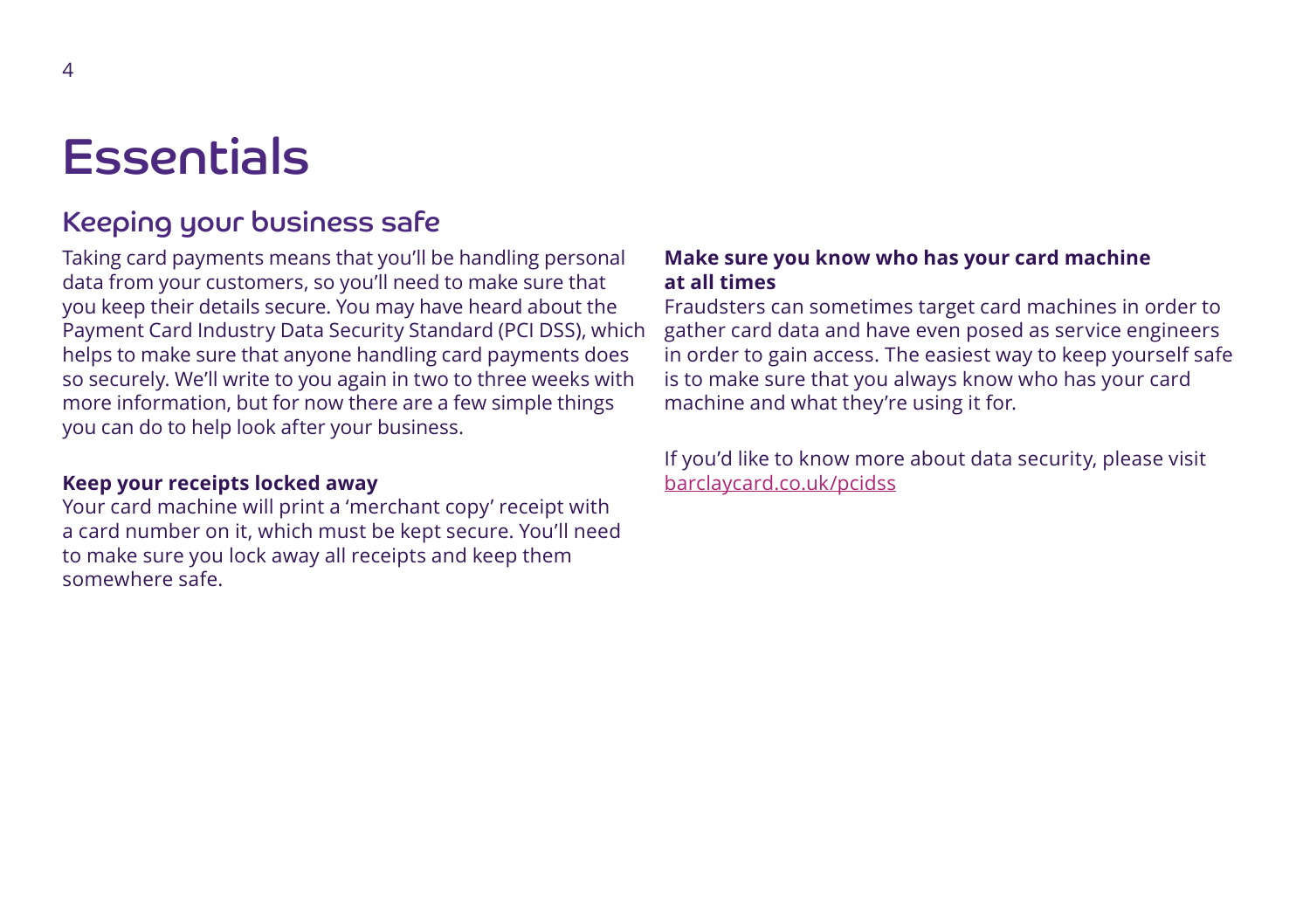## Receiving your money

At the end of each day you should do an 'end-of-day banking process', as described on [page 23](#page-22-0). This will allow you to confirm that all of the payments you've taken have been submitted to us for settlement. The money will then be paid into your chosen bank account according to the schedule agreed when you signed up.

### Need to know more?

For more information on this and other aspects of taking payments, please make sure you read our procedure guide, which you'll find at [barclaycard.co.uk/business/tips](http://barclaycard.co.uk/business/tips)

## Best practice

### **Caring for your card machine**

Please keep liquids away from your card machines and use thermal wipes to care for them. These can be ordered by contacting our preferred supplier, PDQ Consumables, on [01698 843866\\*](Tel:01698843866) or at [pdqconsumables.com](http://pdqconsumables.com)

### **It's important to keep your card machine connected at all times (even at night)**

That's because we sometimes use these periods to update important security changes. This will help keep your business secure and make sure your terminal stays compliant. It also means your card machines can continue to work and you're able to trade as normal – so it's important you do this.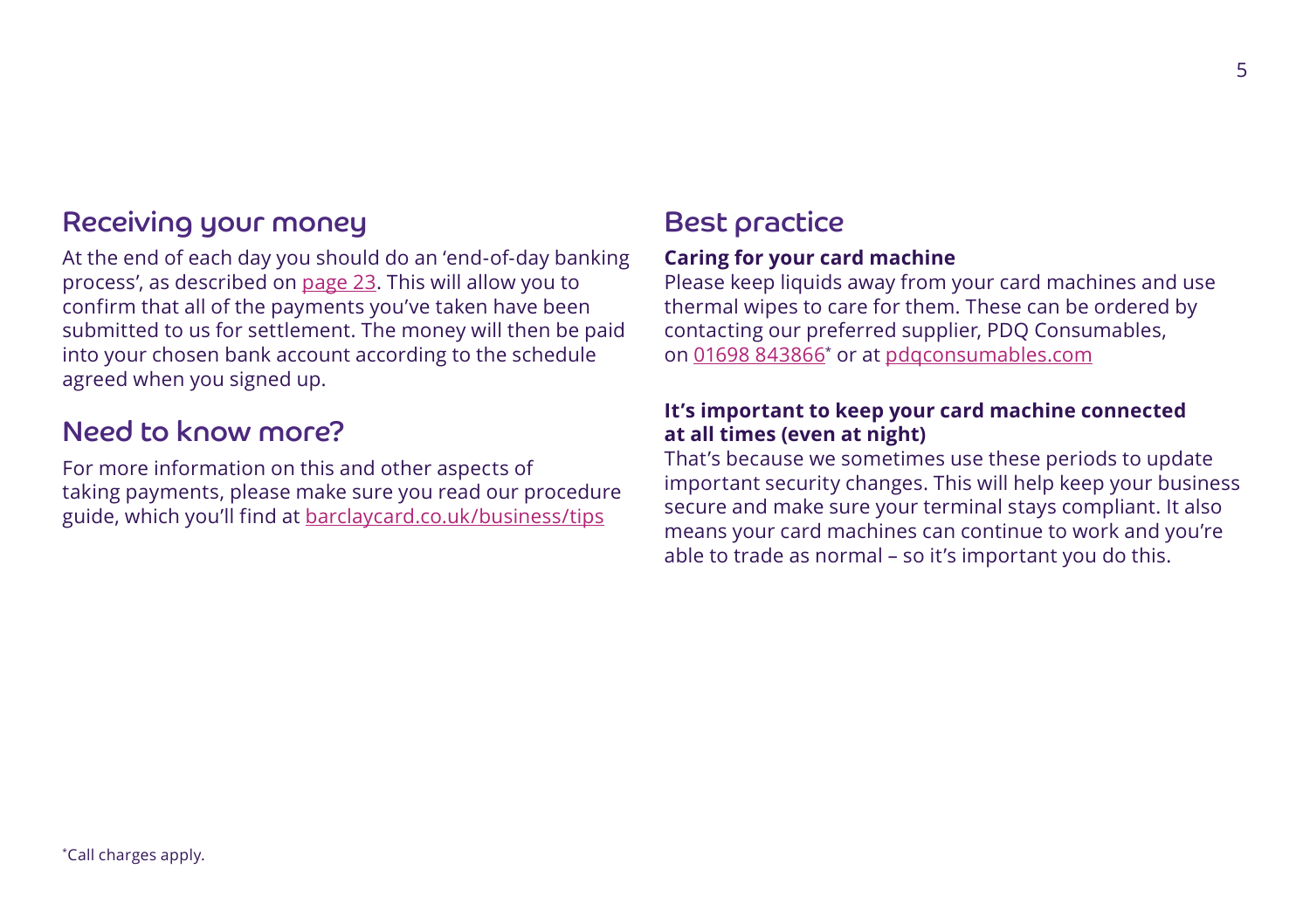## Before you do anything

**In the box, you'll have:**





**1)** Your terminal card machine. **2)** A power lead. Also a Lane 3000 PIN pad if required.





**3)** An IP cable.









### **4)** A junction box. **5)** A spare till roll. **6)** Your card pack. **7)** A PIN training card.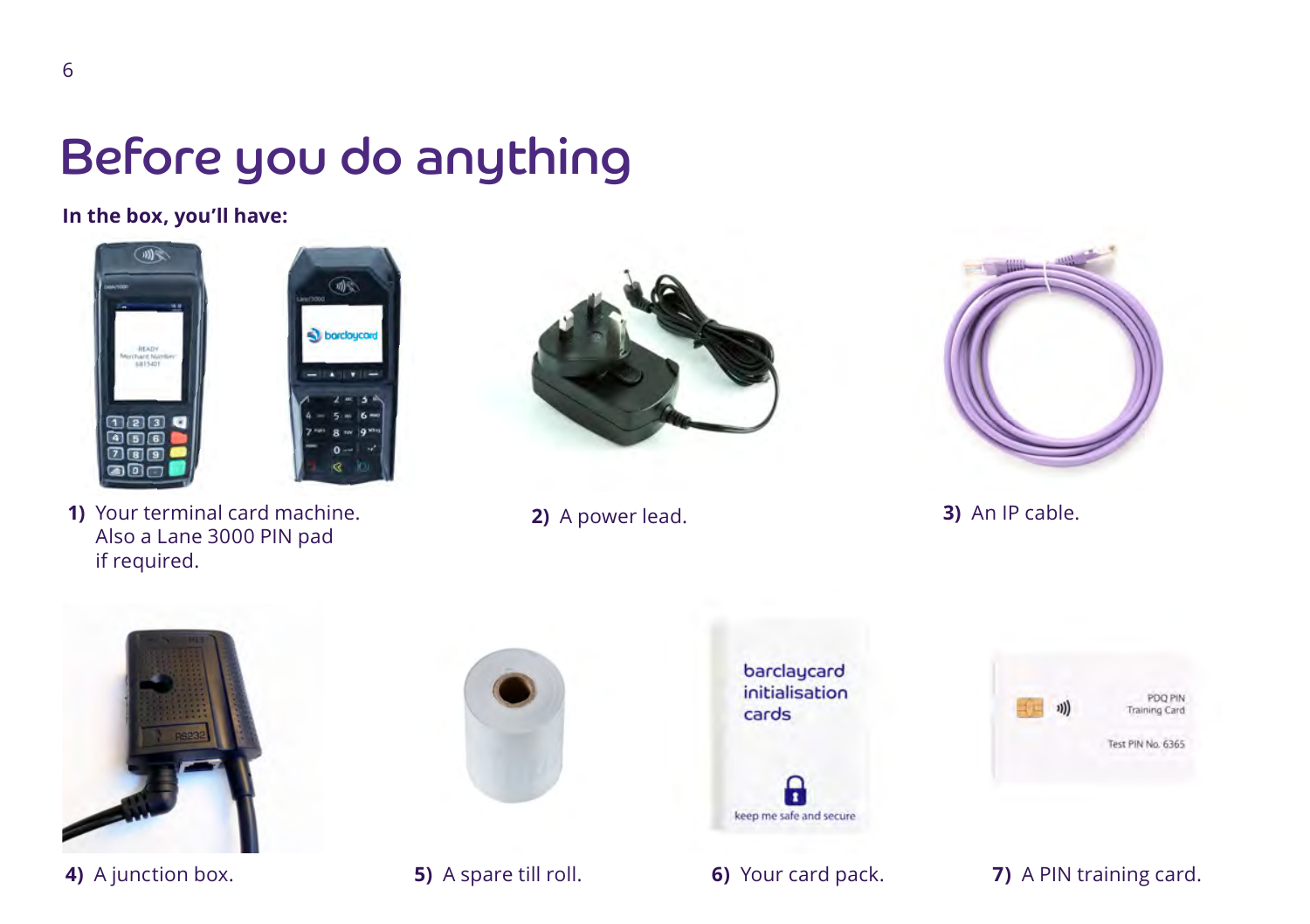## Barclaycard Countertop Terminal at a glance



### **The keys you'll need to know**

- $\bullet$  Menu gives you access to additional terminal functions.
- $\times$  Cancels any procedure in progress.
	- Clears the last character you typed.
- Validates input and information and switches your terminal on.
- **Paper feed press and hold.**

### On – press the  $\circ$  button. Off – with the terminal off the base, press and hold the and the buttons at the same time for one second.



### **Icons you'll see**

You'll see these at the bottom of the terminal display. You can either tap them onscreen or press the corresponding button on the keypad.

 $\overline{Q}$  'Ok' – confirms or submits data for verification or selects a highlighted item from a menu.

 $\mathbf{x}$  'Cancel' – deletes all data or, when prompted, cancels a transaction.

 'Clear' – deletes one character at a time or confirms errors during a transaction.





Network connection through your IP cable.



If the symbol is white or orange, this means there are connectivity problems. Check your connections or contact the helpdesk if the problem continues.

If the symbol is green, this means you have full connection.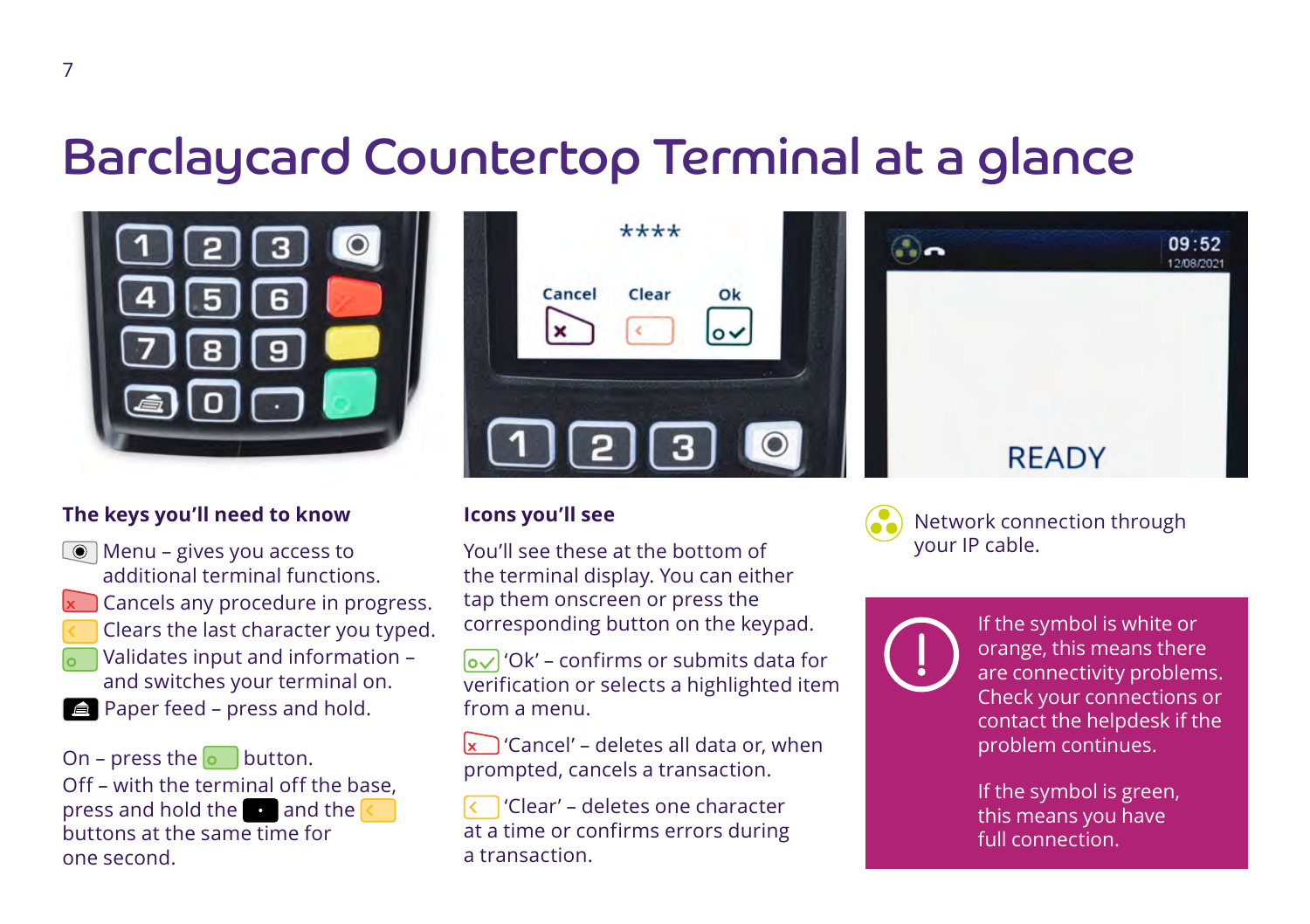## Getting started





**2)** The terminal will automatically come to life – if it doesn't, press the  $\overline{\bullet}$  button and the screen should light up.

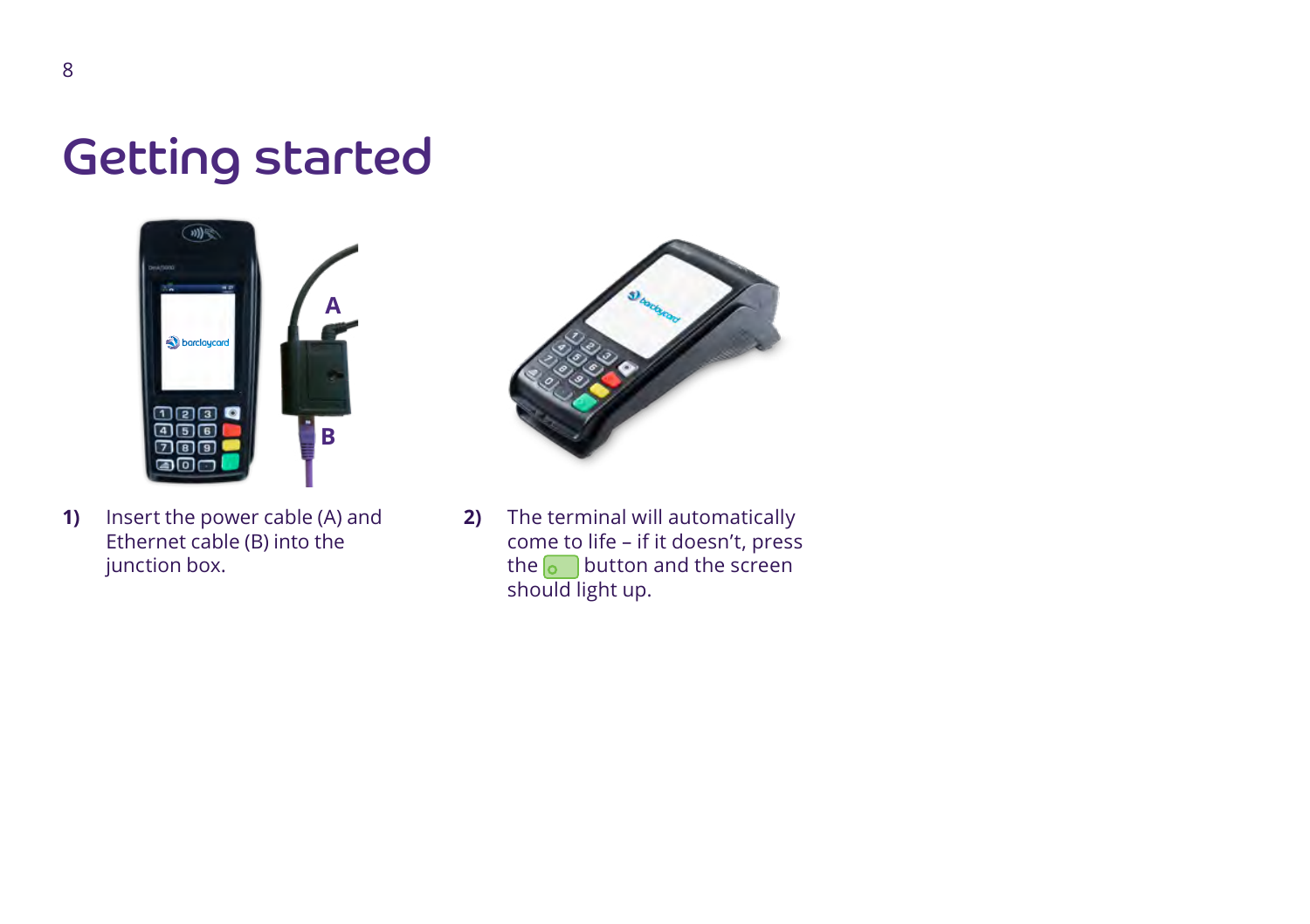## Installing Barclaycard Countertop Terminal



**1)** When your card machine has powered up, you'll see a welcome screen.



**2)** Choose the region you're in. Don't worry about dealing with customers from other locations – your terminal will work just the same.

 If you choose the wrong region, just tap the 'skip', 'no' and 'cancel' prompts until you're back at the 'Select Region' screen.

Tap  $\sim$  at the bottom of the touchscreen or press the  $\sim$  button on the keypad.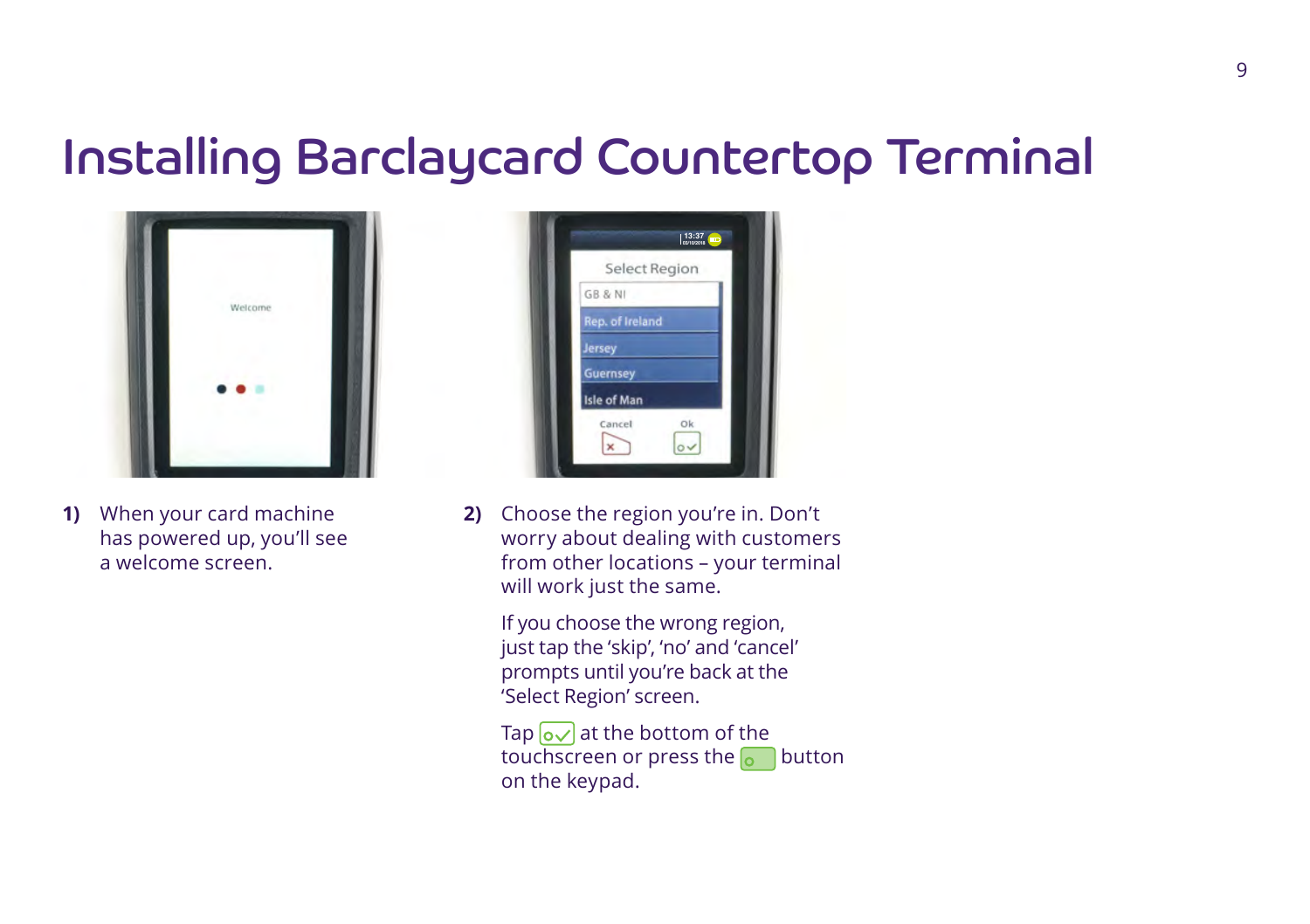

**3)** You'll then see a 'Connecting to GEMS' message. This is nothing to worry about – the terminal is just connecting to our internal system.

| <b>Terminal Installation</b> |    |
|------------------------------|----|
|                              |    |
| Enter merchant number        |    |
| 6814501                      |    |
| Cancel<br>Clear              | Ok |

**4)** You'll be prompted to enter your merchant number.

> It's on the sticker on the side of your terminal. Tap it in and tap  $\boxed{\mathbf{o}\mathbf{v}}$ .

The terminal will now go through some configuration downloads. Once the connection is made, the terminal will say it's disconnecting. You don't need to do anything – it's just disconnecting from our internal systems.



**5)** You'll then need to enter the current date and time using the terminal keypad. Tap it in and tap  $\boxed{\mathsf{o}\mathsf{v}}$ .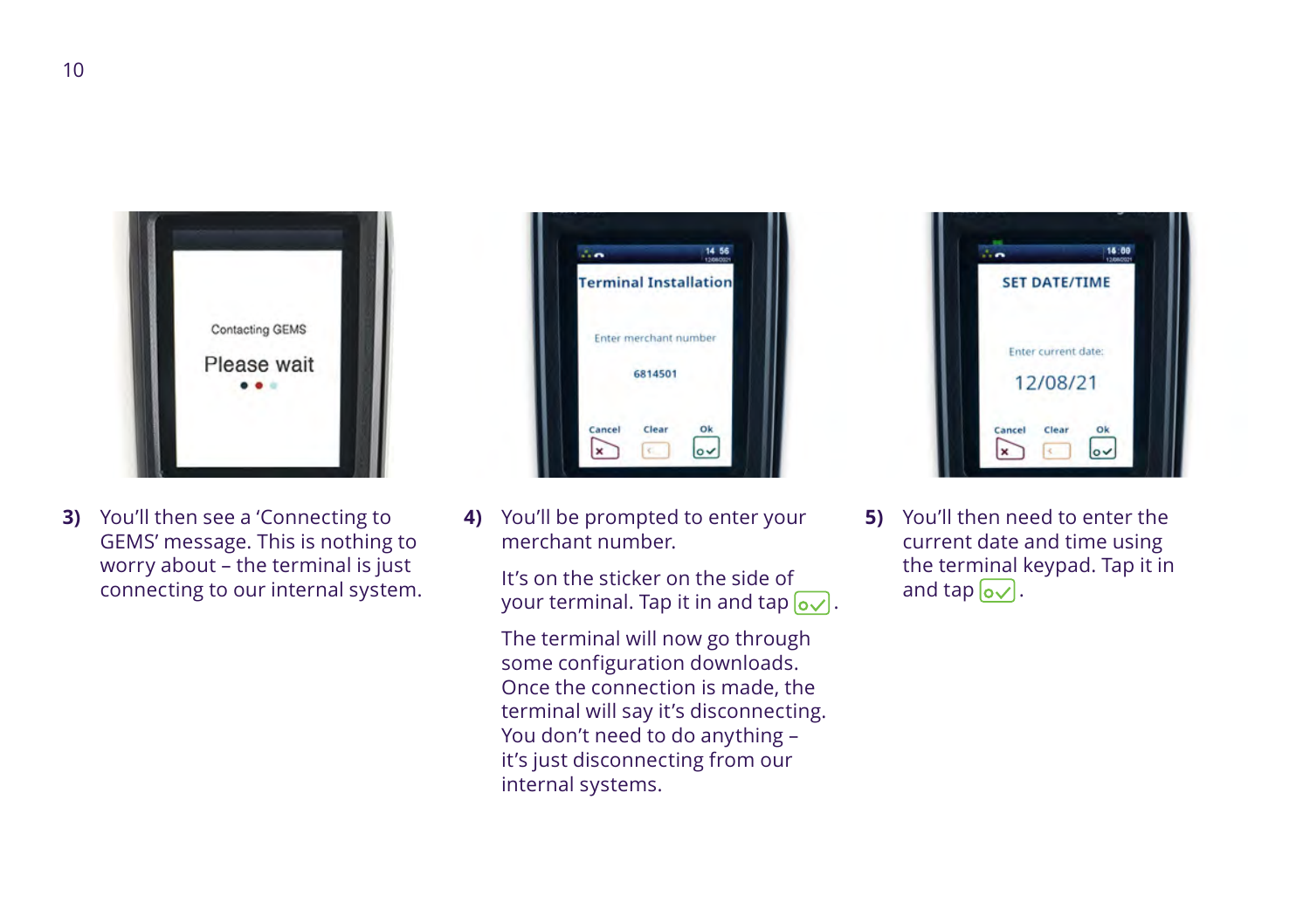| <b>SYSTEM</b> | 201003 |
|---------------|--------|
| Rebooting     |        |
| Please wait   |        |

**6)** Now you'll see this screen. **Don't do anything** – your terminal is just setting itself up and rebooting.

The screen will then go black.



**7)** Your terminal will ask you to set up your four-digit supervisor code. This is the four-digit code needed to authorise certain actions on your terminal, such as refunds. This should be set by whoever's in charge.

> When you've entered the code,  $\tan \sqrt{2}$ . You'll be asked to confirm, so type in the code again and tap  $\sim$ .



**8)** You'll then see 'Supervisor code successfully set'. Tap  $\sim$ .



Your supervisor code can't be any four sequential digits, e.g. 1234, 4567, etc, or four digits that are the same, e.g. 1111, 3333, etc.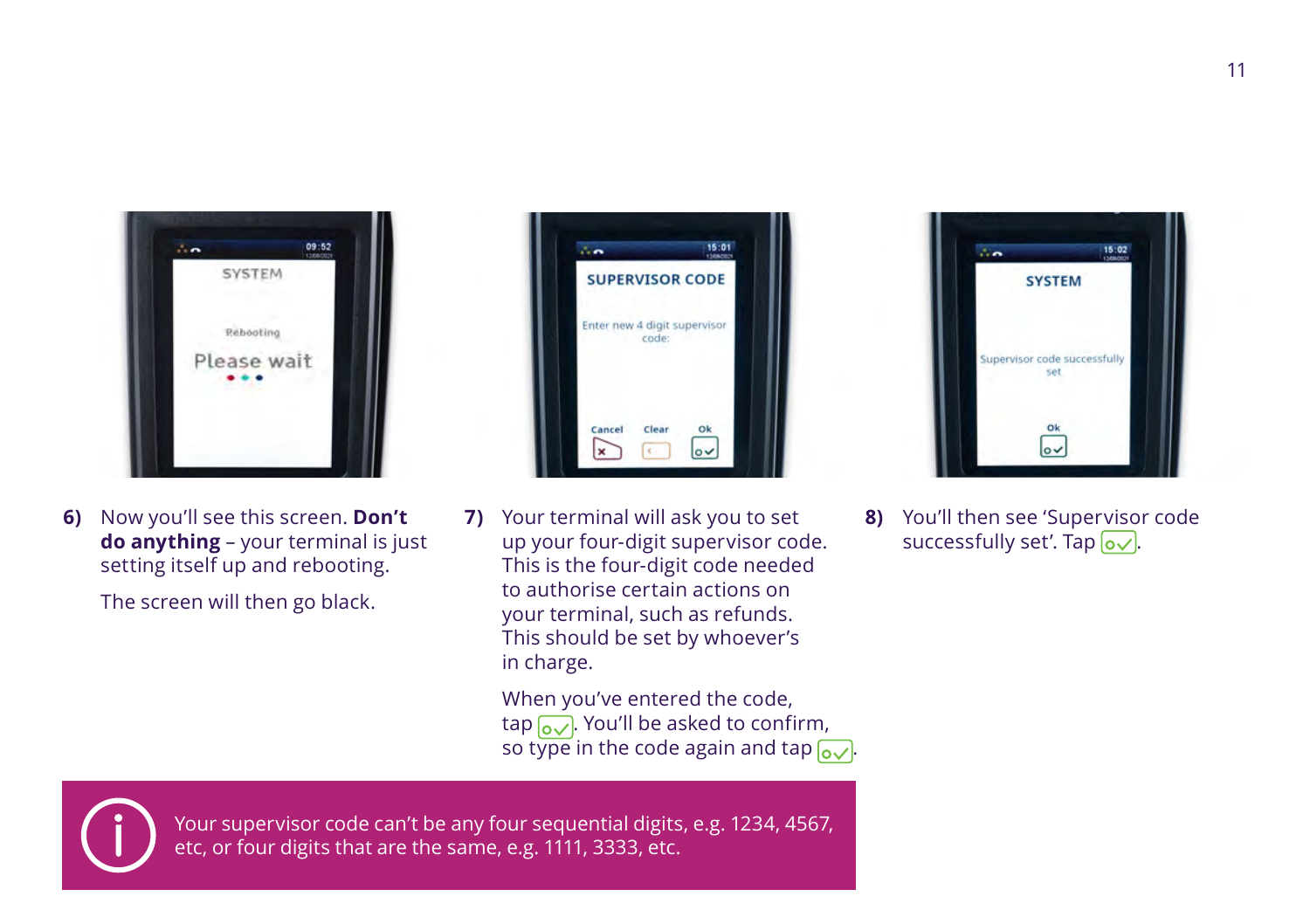

**9)** When connection is made with **10)** That's it – you're good to go. GEMS, an 'Installation Successful' receipt will print off. If it shows any card types not accepted, then please contact the helpdesk.

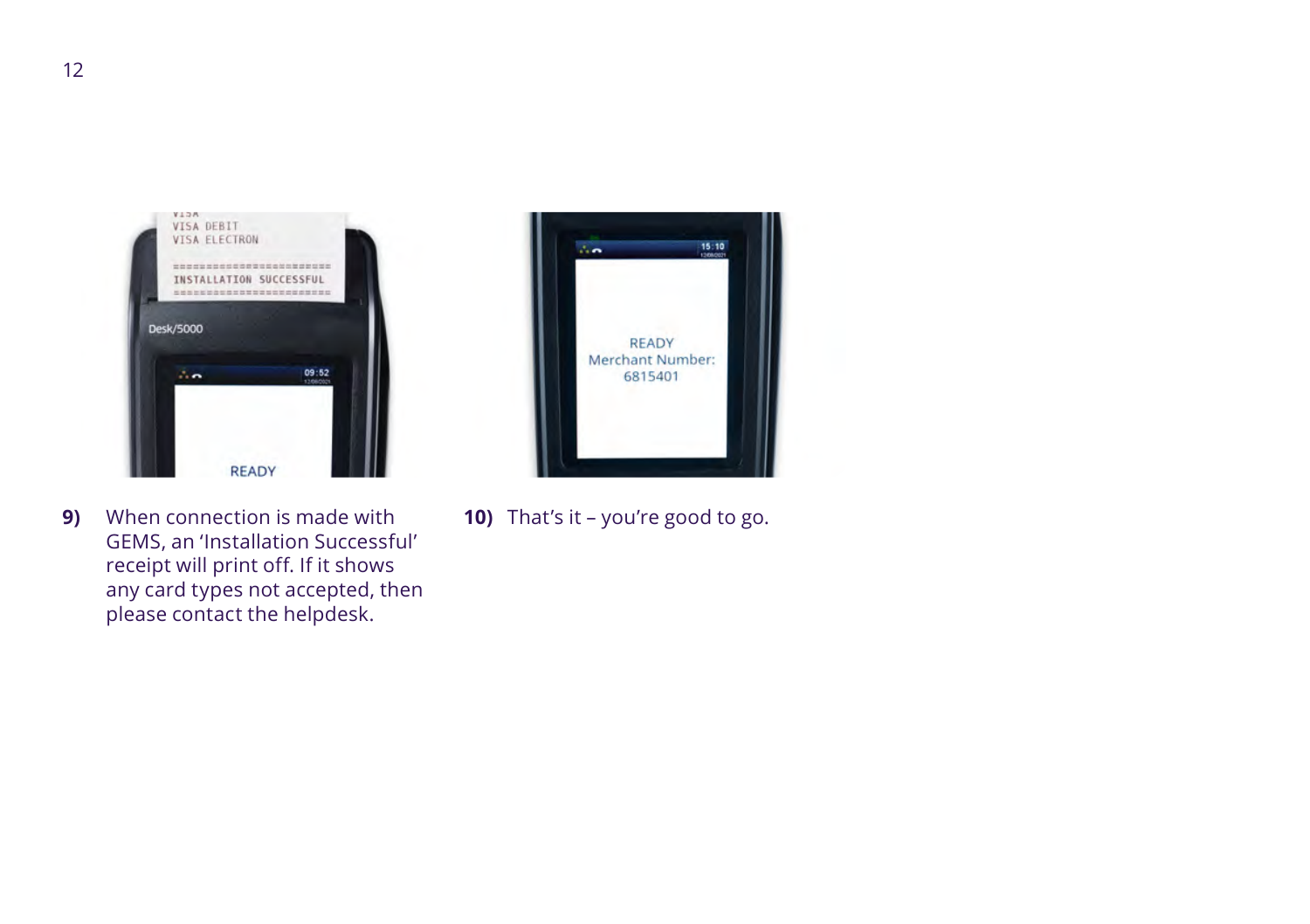## Taking payments Chip and PIN



**1)** At the 'ready' prompt, key in the amount.

Press the  $\overline{\circ}$  button.

 If you make a mistake, press the button and re-enter the correct amount.



**2)** Ask your customer to insert their card into the card reader with the chip facing up.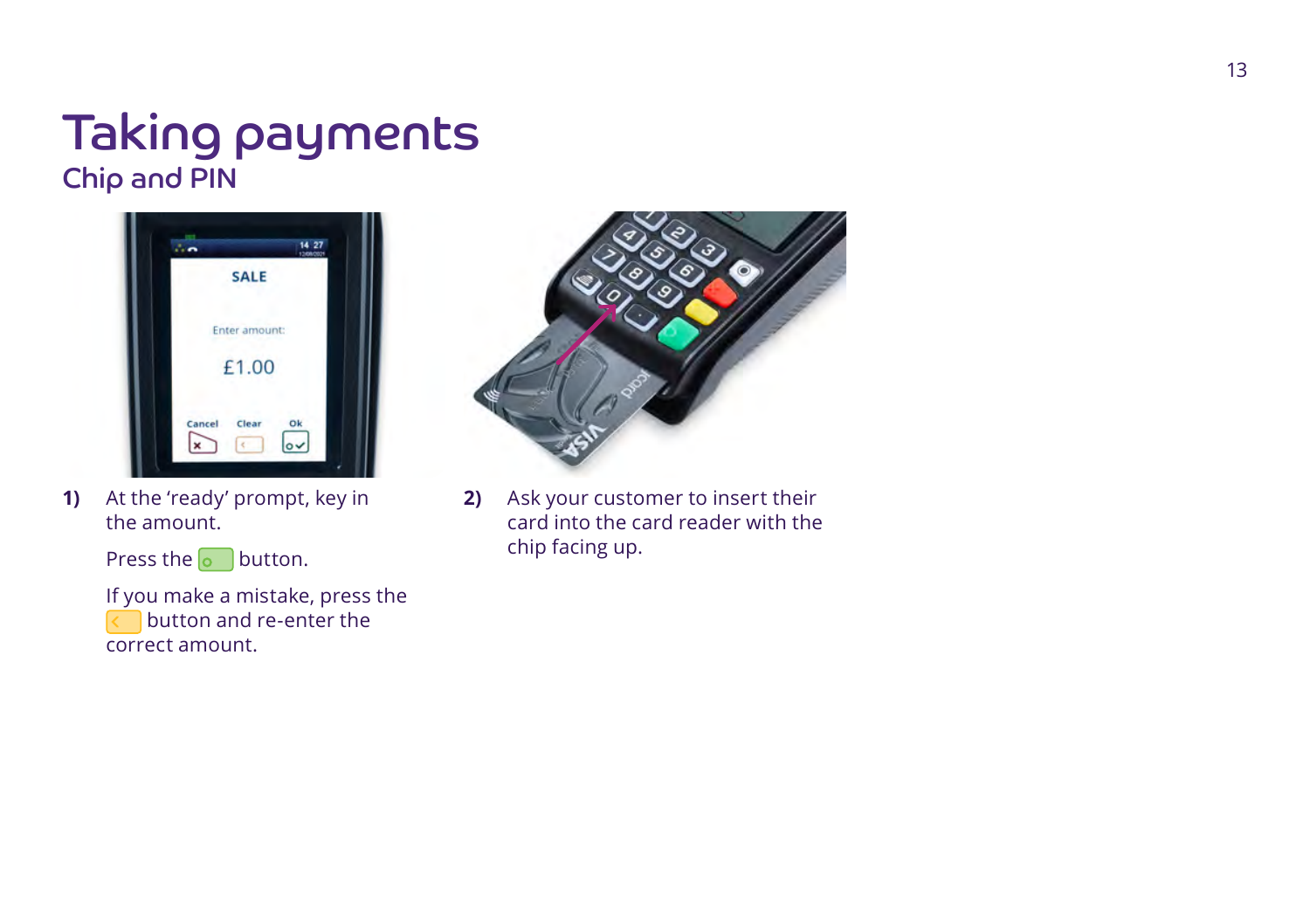| <b>SALE</b>      |    |
|------------------|----|
|                  |    |
| £1.00            |    |
| <b>Enter PIN</b> |    |
| ****             |    |
| Clear<br>Cancel  | Ok |
|                  |    |

**3)** Ask your customer to enter their PIN and confirm by pressing the o button.

- 
- **4)** Follow the instructions onscreen and your card machine will print two receipts: one for you to give to your customer, labelled 'cardholder copy', and a second for you to keep for your records, labelled 'merchant copy'.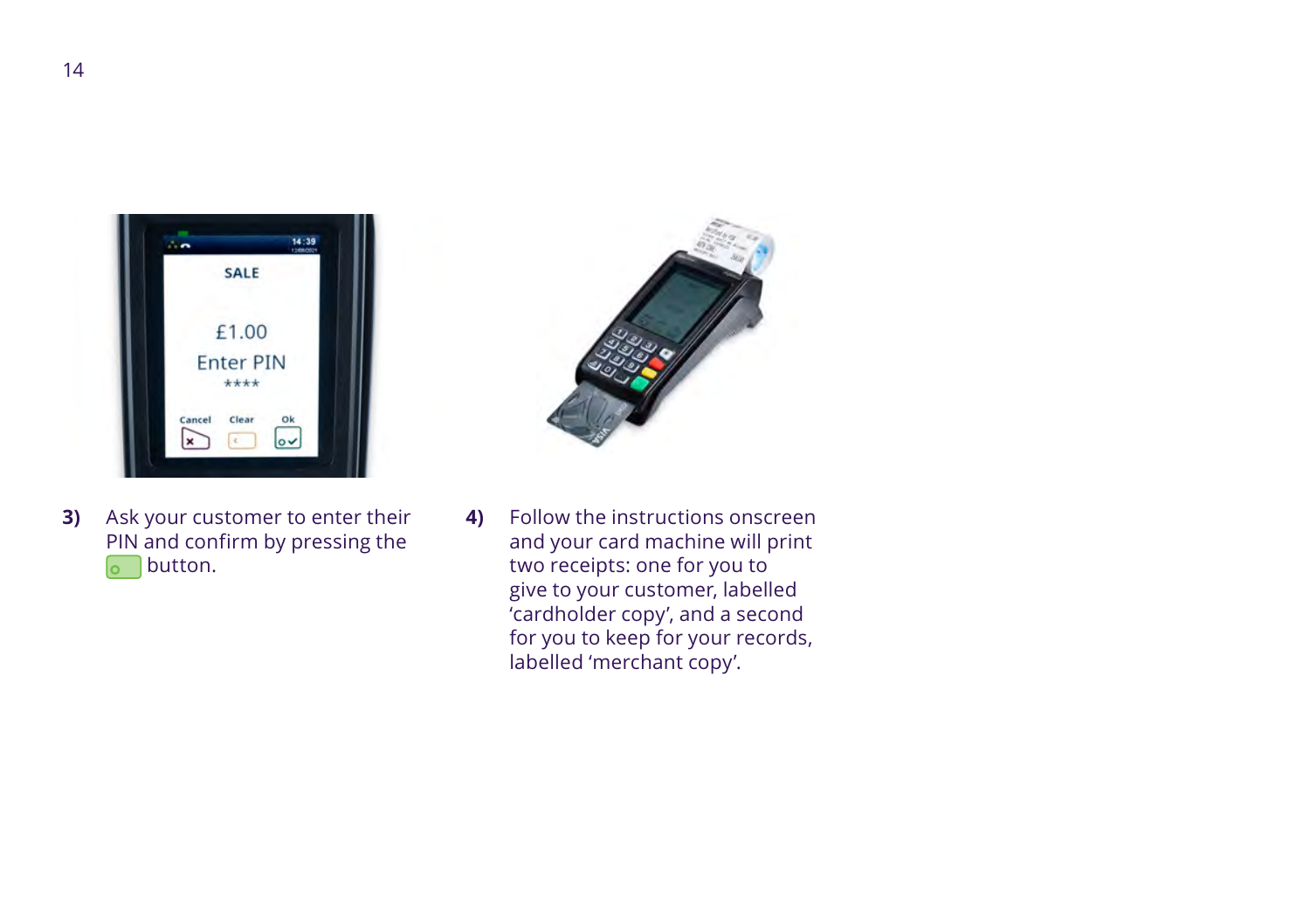### Contactless



**1)** At the 'ready' prompt, key in the amount.

Press the  $\circ$  button.

 If you make a mistake, press the button and re-enter the correct amount.



**2)** The cardholder should hold their card or contactless payment device against the contactless symbol at the top of the card machine.

> If the transaction is above the contactless payment limit, your cardholder will need to use Chip and PIN instead.

 If the card is removed too quickly, a message will appear on the display and the cardholder will be asked to present the card again.



**3)** Your card machine will bleep to acknowledge the transaction, and the row of LED lights will flash.

> If the transaction has gone through, the screen will show 'approved' and your card machine will print a receipt.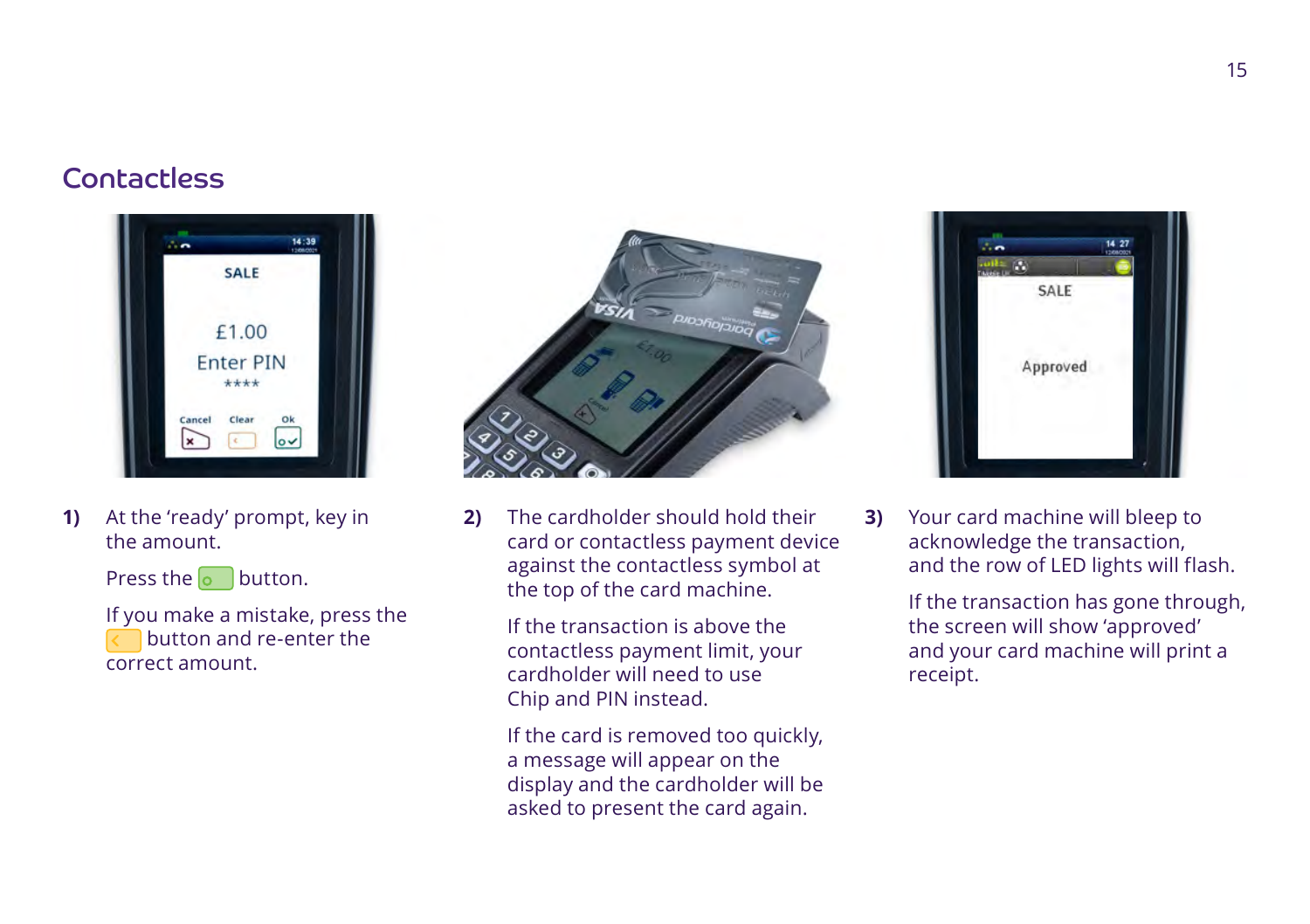

**4)** Your card machine will only print a merchant receipt.

> Follow your card machine prompts to complete the transaction.



**5)** If the cardholder requests a receipt, press the at the 'ready' prompt and a customer receipt will be printed. If any other button has been pressed, then a customer receipt will not print.



**Your terminal can take contactless High Value Payments (HVP)**

These are contactless payments made for amounts above the limit set for contactless cards (i.e. £100). They're protected by the cardholder verifying their identity through their smartphone.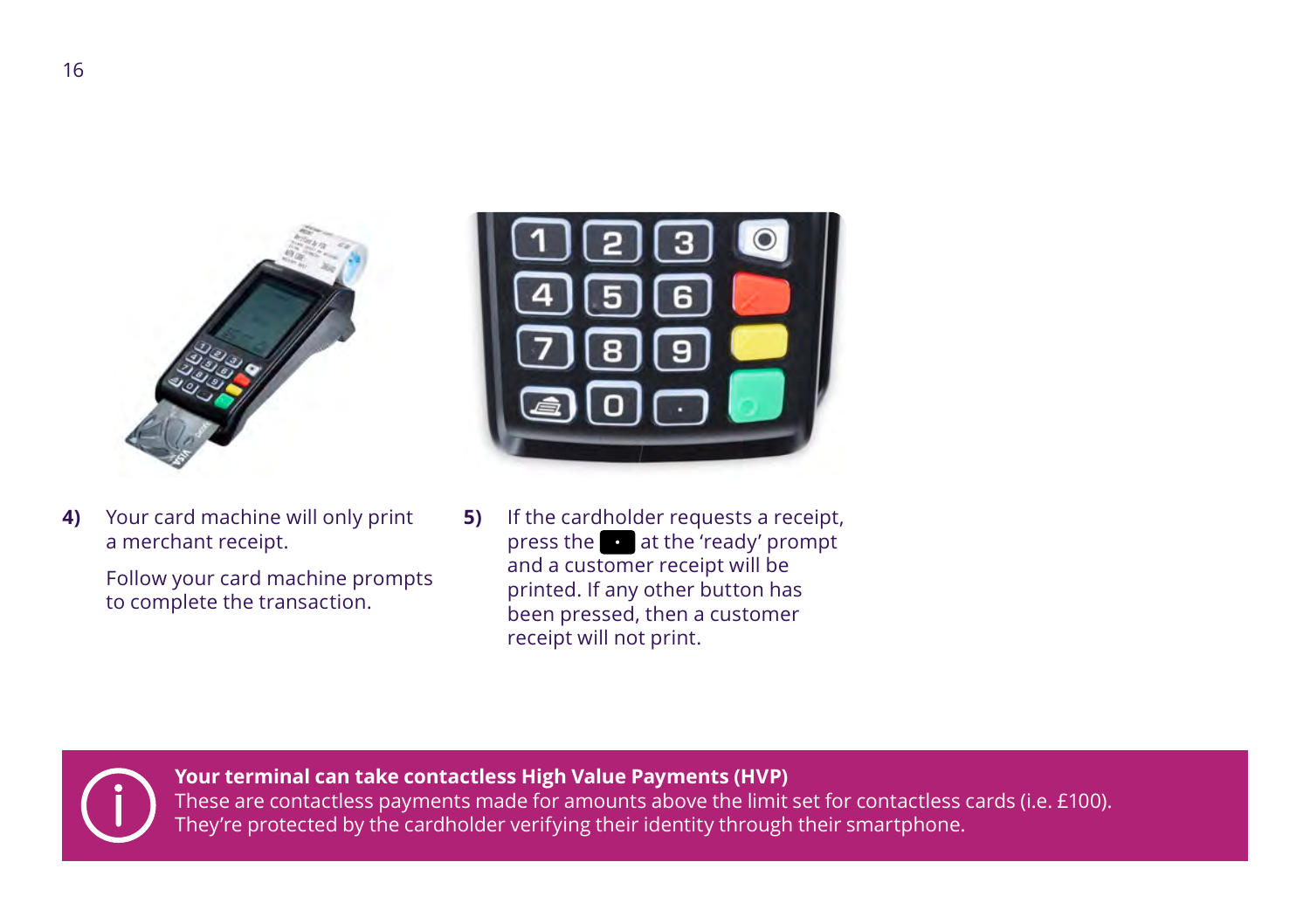### Magnetic stripe



**1)** At the 'ready' prompt, key in the amount.

Press the  $\overline{\bullet}$  button.

 If you make a mistake, press the button and re-enter the correct amount.



**2)** Swipe the customer's card, with the magnetic stripe inserted into and facing the card machine.



Chip and PIN should be used whenever possible, as it's the most secure way to take a payment, but some cards don't have a chip. These cards include some foreign-issued cards, notably many of those issued in the US. These need to be put through as magnetic stripe payments.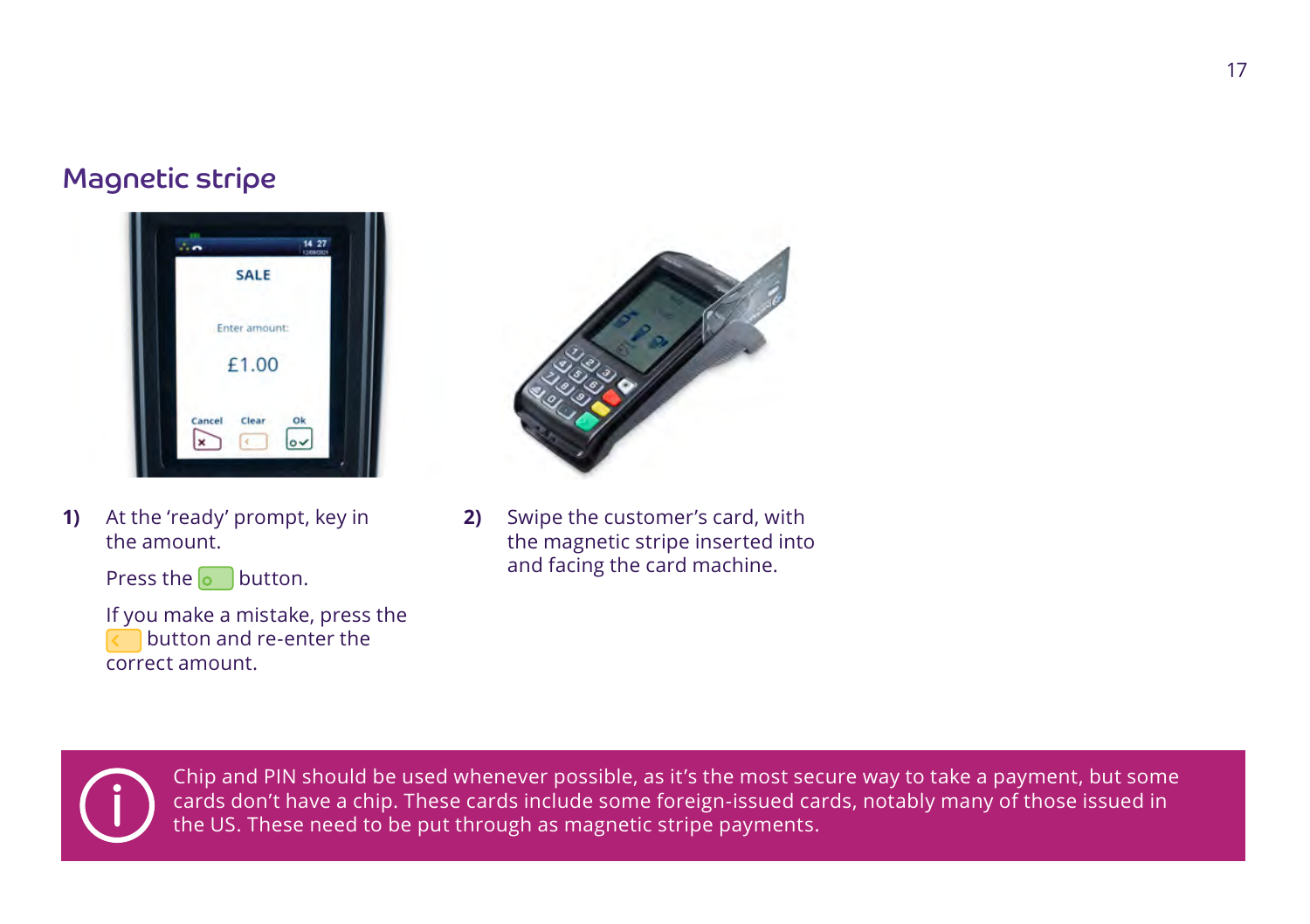

**3)** When prompted, tear off the merchant receipt and get the cardholder's signature.



**4)** Check the signature. If the signature doesn't match the one on the back of the card, refuse the card. Press the  $\left\langle \quad \right|$  button, which will cancel the transaction, and ask for a different form of payment.

> If you're happy that the signatures match, press the  $\circ$  button to continue.

 Follow your card machine prompts to complete the transaction.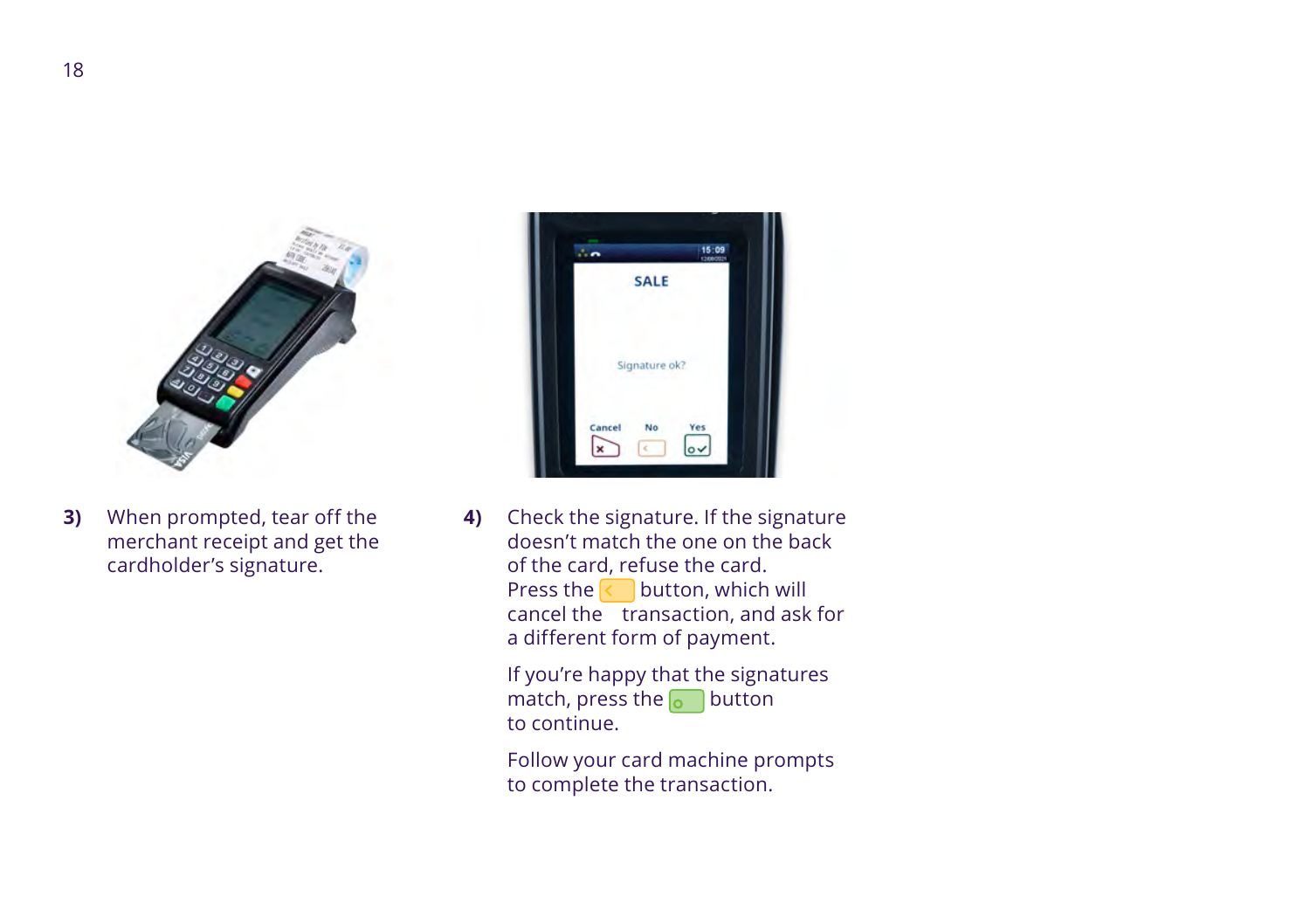## Mail order and telephone



**1)** Press the 'Menu' button, then scroll down to 'CNP'. Press the  $\circ$  button. Select 'Sale' and press  $\circ$  again.



**2)** Enter the sale amount and press the  $\overline{\circ}$  button.

> If you make a mistake, press the button and re-enter the correct amount.



**3)** Enter the customer's card number and press the **button**.

> Enter the expiry date, security code, numbers from the customer's postcode and numbers from their address, pressing  $\sim$  when prompted to.



Taking payments when the customer isn't with you can increase the chances of a fraudulent transaction. Reduce the risks by reading the advice on [barclaycard.co.uk/business/retrievals](http://barclaycard.co.uk/business/retrievals)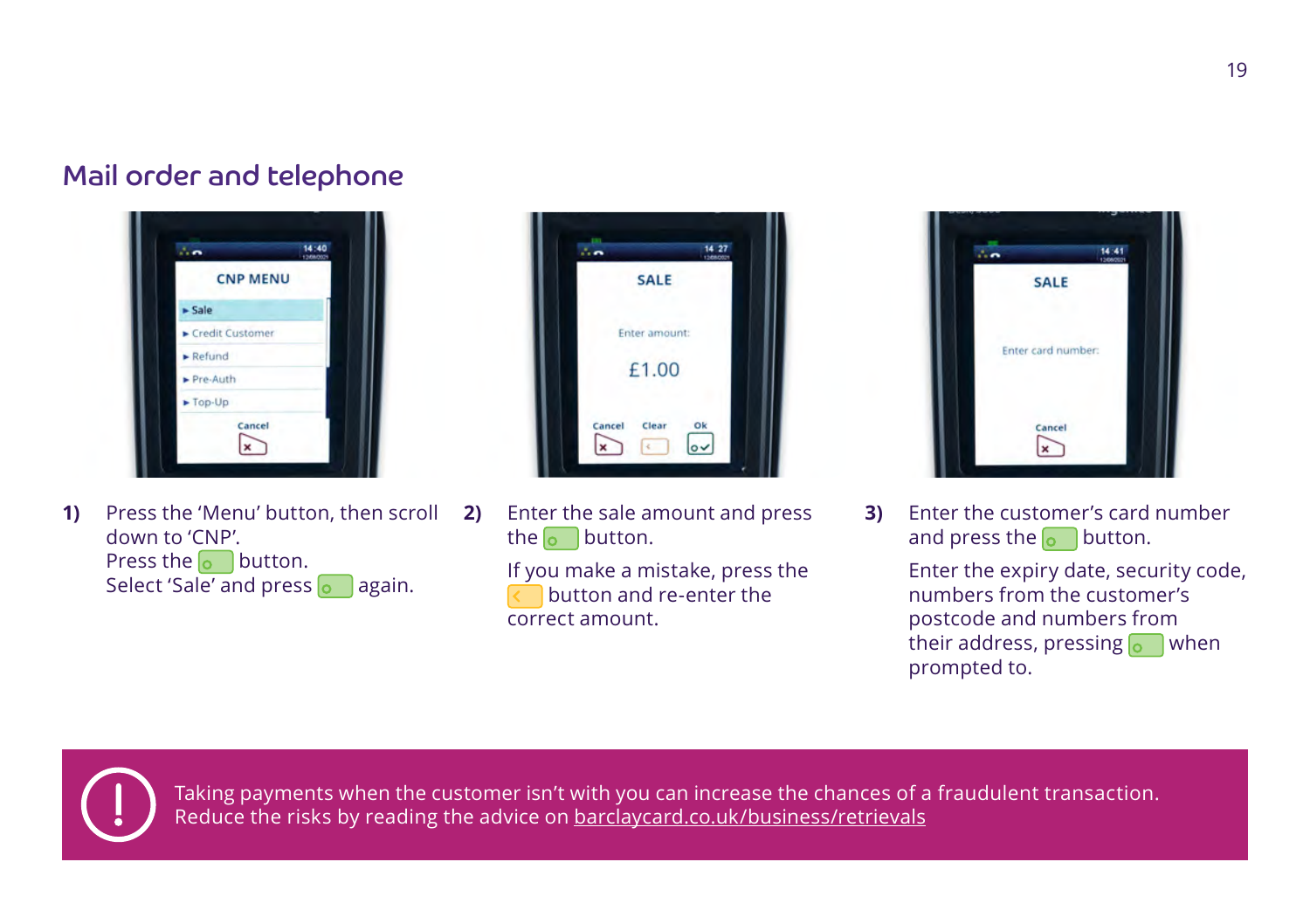| SALE                           |        |
|--------------------------------|--------|
|                                |        |
| AUTH CODE: 187587<br>ALL MATCH |        |
|                                |        |
| Decline                        | Accept |

**4)** When the transaction's successful, press the  $\overline{\bullet}$  button.



**5)** Your terminal will now print out the customer receipt – tear this off and give it to your customer. Press the button. lo.

> The terminal will then print out your merchant receipt. Tear this off and press the  $\bullet$  button.



If the payment is authorised, then you know there are sufficient funds on the card. Your card machine will show you an 'auth code' and security message. The security message will let you know how much of the data that you've entered matches what was expected. It's your choice whether to accept the transaction or decline it if you aren't happy with the cardholder's identity.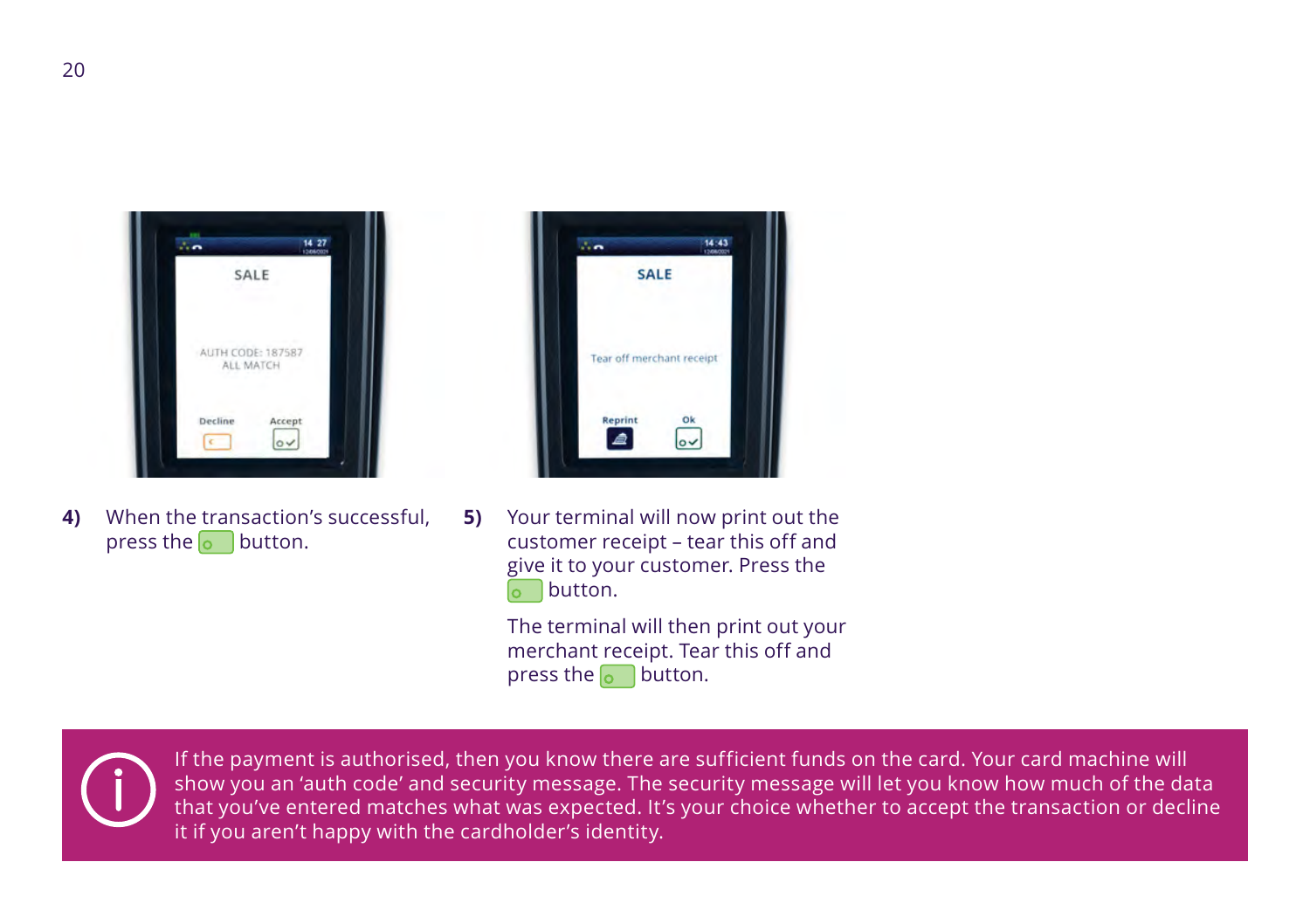## Refunds



**1)** To process a Customer Present (CP) refund, press the 'Menu' button, select 'Refund' and press  $\overline{0}$ .

> To process a Customer Not Present (CNP) refund, press the 'Menu' button, select 'CNP' and press  $\overline{\bullet}$

Then select 'Refund' and press  $\overline{\bullet}$ 

| <b>REFUND</b>   |    |
|-----------------|----|
|                 |    |
| Enter amount:   |    |
| £1.00           |    |
| Cancel<br>Clear | Ok |

**2)** Key in the amount of refund, and then press the  $\circ$  button.



**3)** You'll need your customer's card to process a CP refund. You can insert it into your card machine, tap it on the screen or swipe it. Your card machine will then check the card.

- Refunds should only be made onto the card used for the original purchase
- Cash refunds should never be given on a credit card transaction, as fraudsters may use this as a way to get cash from a card
- Refunding only part of the amount (for example, if only one of several items is being returned) is fine
- If the transaction value is below the contactless limit, your card machine will give you the option to do a contactless refund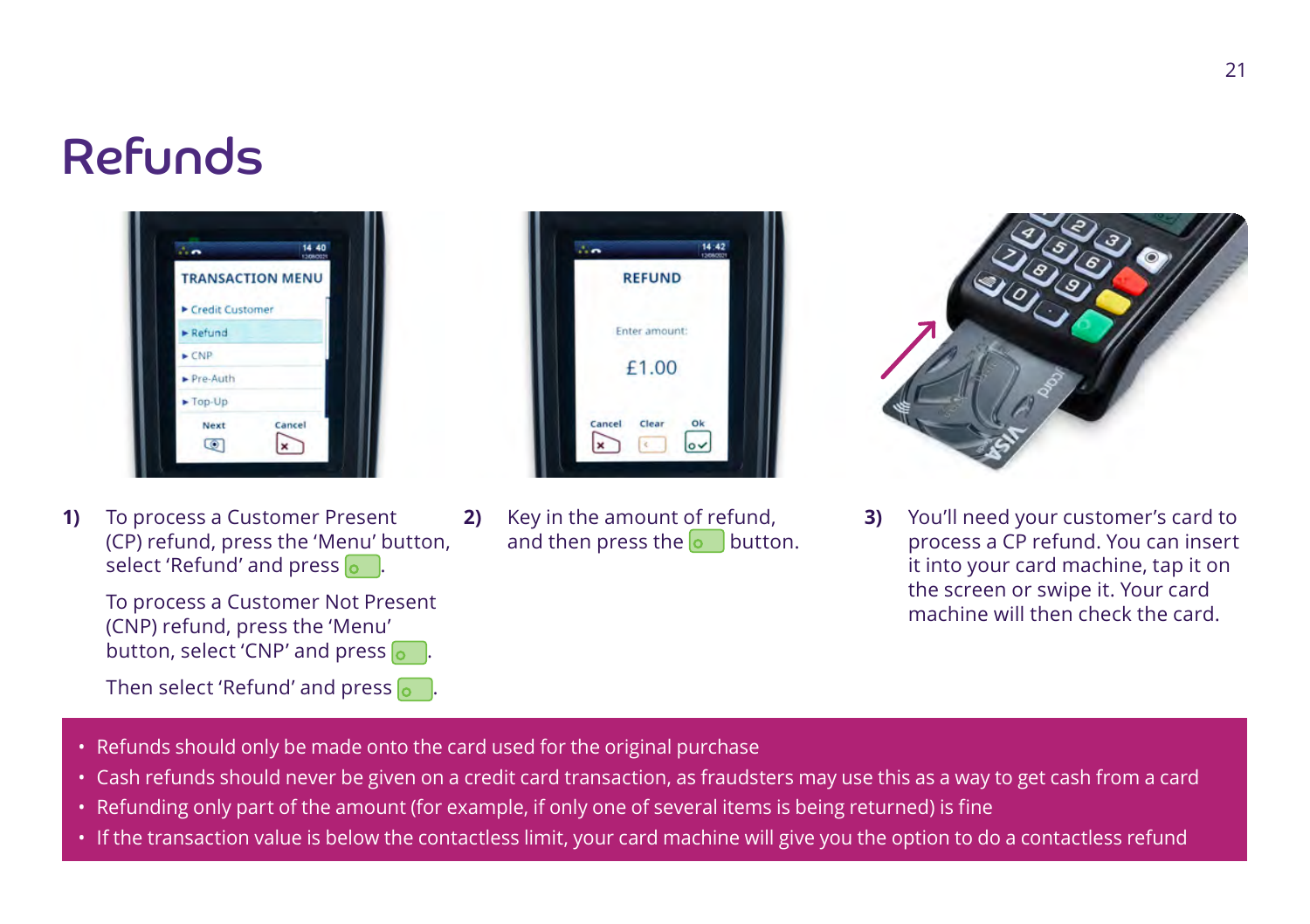

**4)** If you're processing a CNP transaction, enter the card number, expiry date and security code, pressing o when prompted to.

|        | <b>SUPERVISOR CODE</b> |    |  |
|--------|------------------------|----|--|
|        | Enter code:            |    |  |
| Cancel | Clear                  | Ok |  |

**5)** Enter your supervisor code and press the  $\overline{\bullet}$  button. You'll have set your supervisor code when you installed your card machine.



**6)** Your card machine will then connect to Barclaycard, process the refund and print a receipt.

> Follow the instructions onscreen to complete the transaction, pressing when prompted to.

\*Calls to 0844 numbers will cost no more than 7p per minute plus your phone company's access charge (current at March 2022).



If you need to reset your supervisor code, please give us a call on 0844 874 0895\* and we'll talk you through it.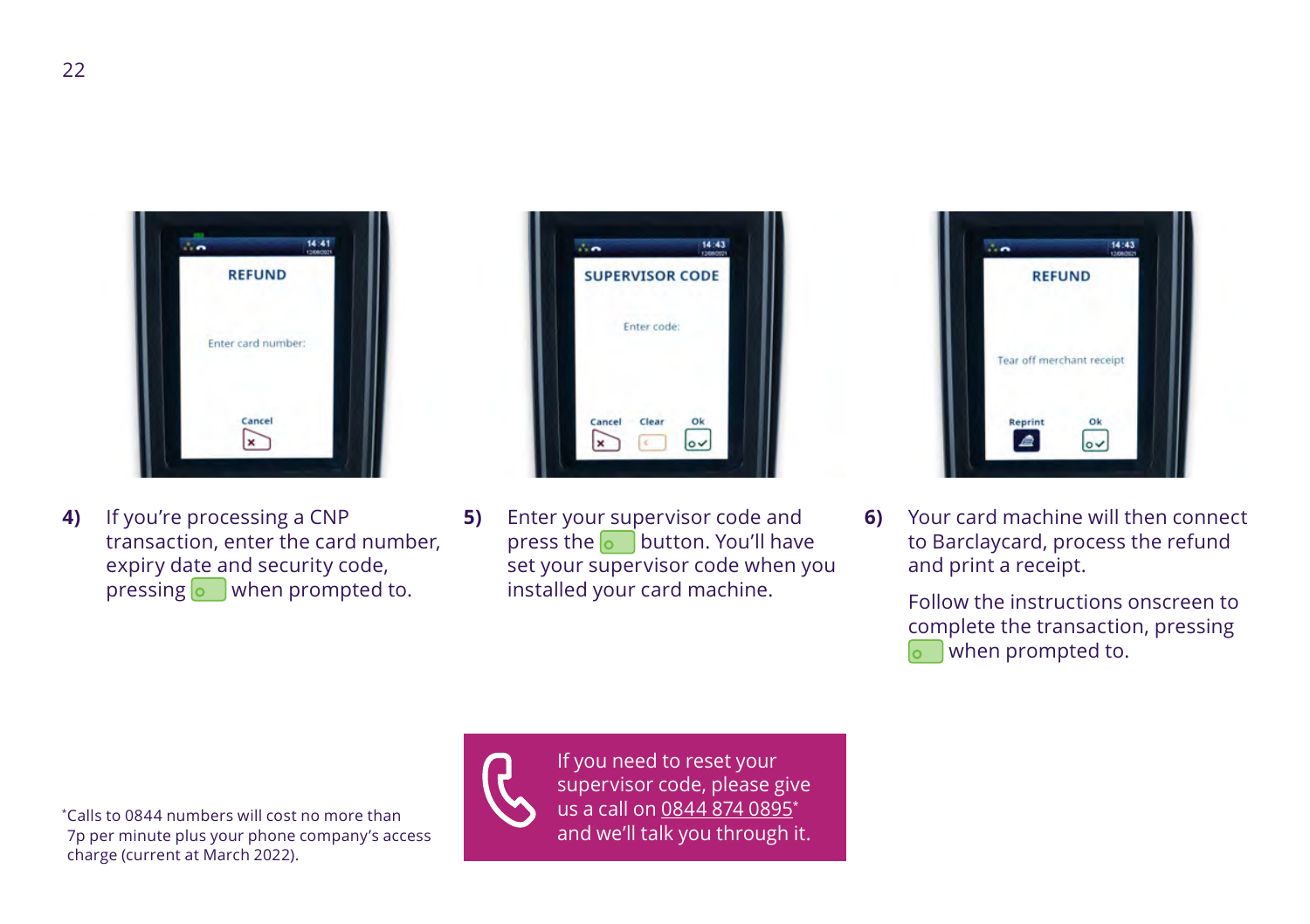## <span id="page-22-0"></span>End-of-day banking

End-of-day banking must be carried out after each day of trading to ensure that all the payments you've taken are submitted to us for processing. This is very important and helps us to ensure you receive the payments on time.



**1)** At the 'ready' prompt, press the **O** button until the application menu is displayed.

> Select 'Totals' and tap  $\overline{o}\sqrt{}$  then select 'End-of-Day Banking' and tap  $\sim$



**2)** Enter your supervisor code and tap  $\sim$ .

Your terminal can also give you other totals to help with your banking:

- z totals balance that day's total transactions with a reset
- x totals balance that day's total transactions without a reset
- waiters' totals a summary of gratuities by waiting staff members

To get these, press the **button until the system menu is displayed.** Highlight the 'Totals' option and tap  $\overline{\mathbf{Q}}$ . Choose the 'totals' you need and tap  $\overline{Q}$ . Follow the onscreen prompt to complete your totals.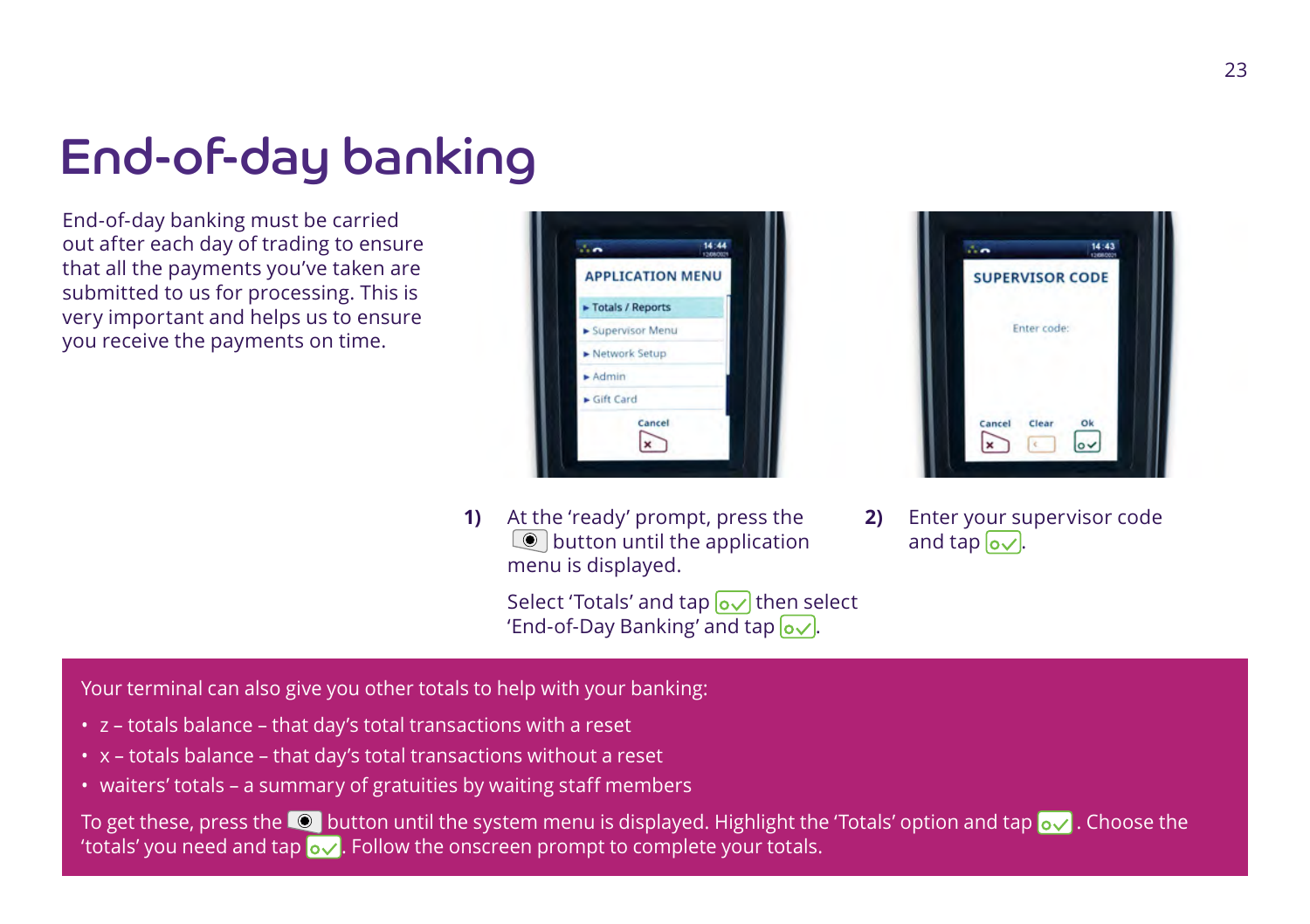

**3)** The card machine will display 'End-of-day banking?'

Tap  $\boxed{\mathsf{o}\mathsf{v}}$  to proceed.

|        | <b>End-of-Day Banking</b>      |     |
|--------|--------------------------------|-----|
|        | Select card types to be banked |     |
|        |                                |     |
| Cancel | Select                         | All |

- **4)** Your card machine will now give you two options.
- Bank all by tapping  $\overline{o\smile}$
- Bank by each acquirer separately by tapping  $\left\{ \right\}$ . If you choose to bank by each acquirer (e.g. Amex, Barclaycard), you'll need to select 'yes' or 'no' as required, and the terminal will dial out to each acquirer and print each report



**5)** Once all the reports have been printed, the terminal will prompt you to tear off the totals. If gratuity is enabled, the terminal will prompt you to see if you would like to print the waiter totals and/or Pennies if you have this enabled.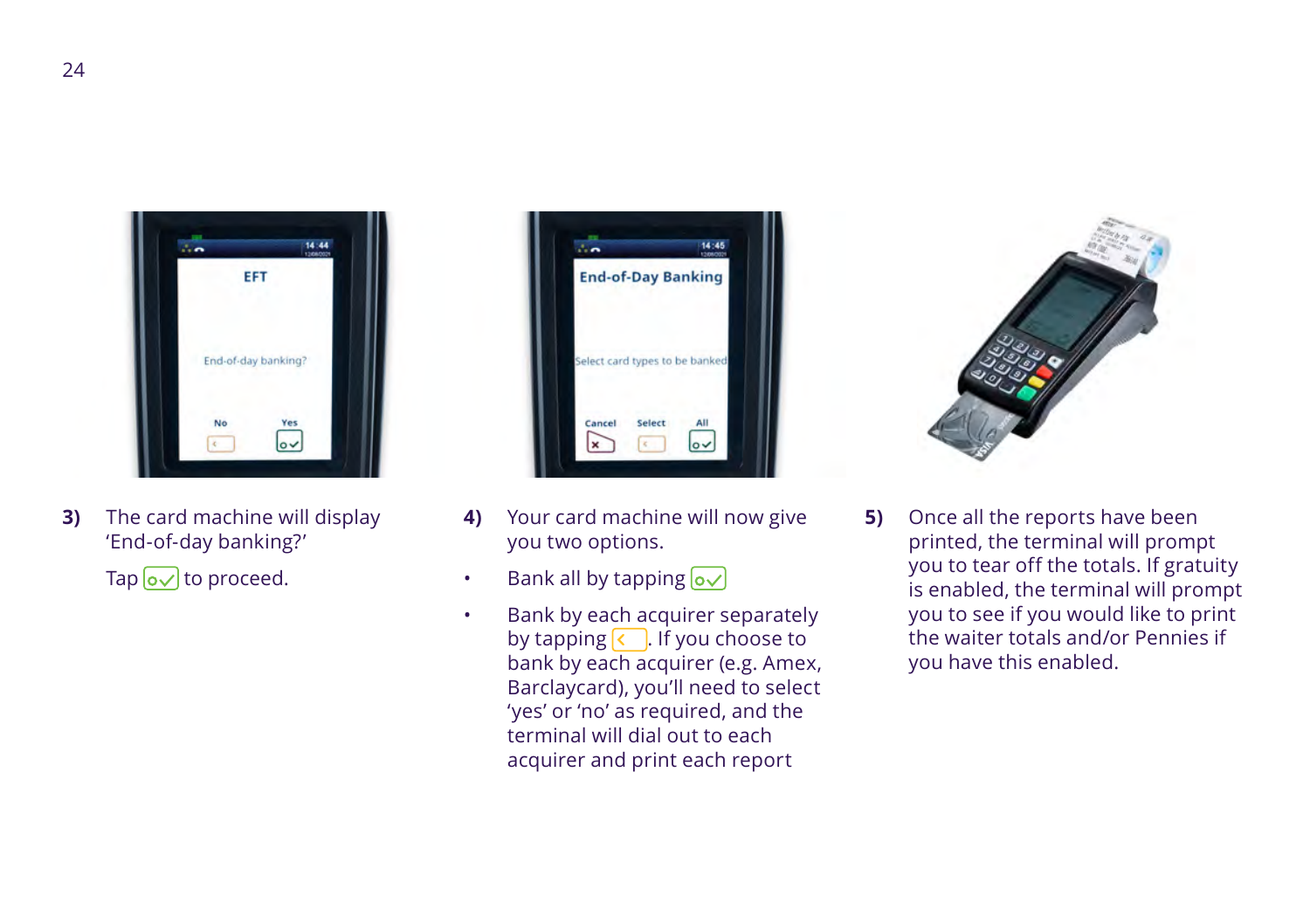# Printing a transaction log



**1)** At the 'ready' prompt, press the  $\textcircled{\textcircled{\small{-}}}$  button until the application menu is displayed.

> Highlight the 'select function' field and tap  $\overline{o}\sqrt{}$ .



**2)** Enter your supervisor code and  $tan$   $o$ .



Your card machine can give you information about transactions that you've put through recently. Printing a transaction log will list whether recent transactions have been completed ('SALE'), cancelled by you ('CANCELLED') or declined by the card issuer ('DECLINED').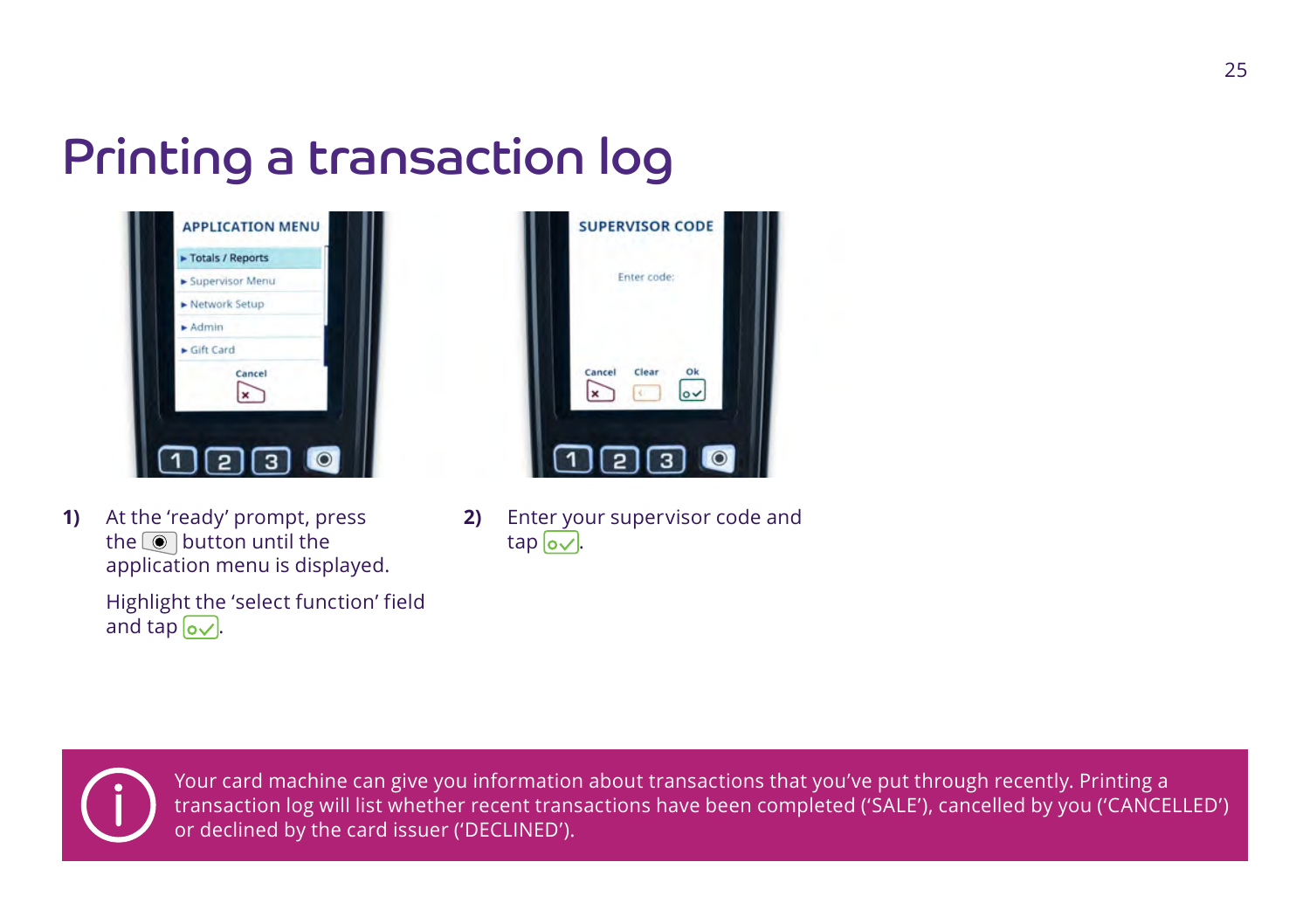

**3)** Your card machine will display an acquirer (e.g. Barclaycard, Amex).

> To print a transaction log for this acquirer, tap  $\sim$ .

> Otherwise, tap to display the next acquirer.

 Once you've selected an acquirer, your card machine will print a report showing the last 20 transactions.

**4)** If you need to, repeat the steps as required to print a transaction log for other acquirers.

> Your card machine will automatically return to the 'ready' prompt.



The 'continue' prompt may be displayed up to four times to produce a log of up to 100 transactions.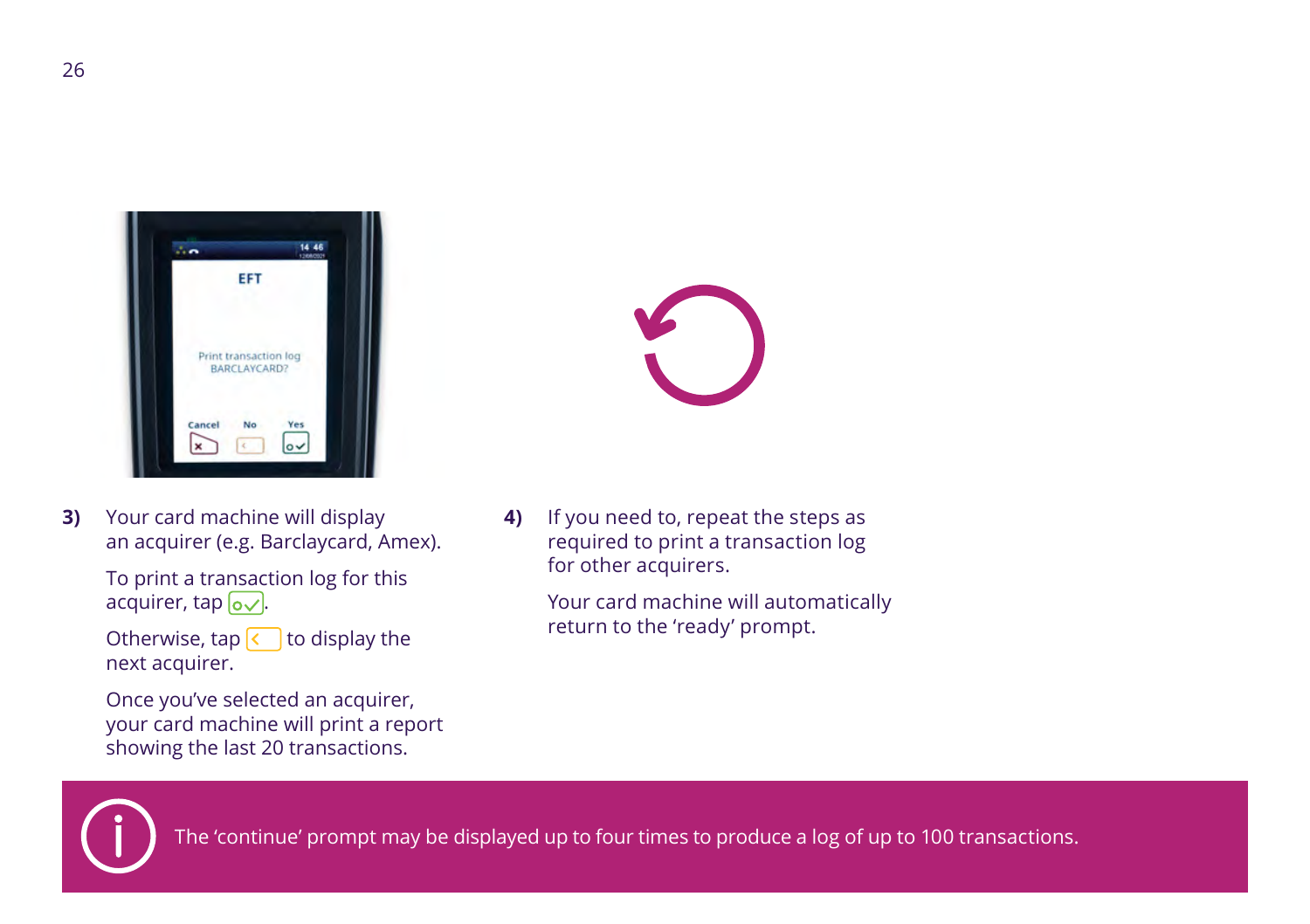## Changing the till roll



**1)** Hold your card machine securely in one hand. With the other hand, use two fingers to lift and release the printer cover. Take out the old plastic till roll tube.







**3)** Holding the free end of the paper and your card machine, close the printer cover carefully and push firmly until it locks.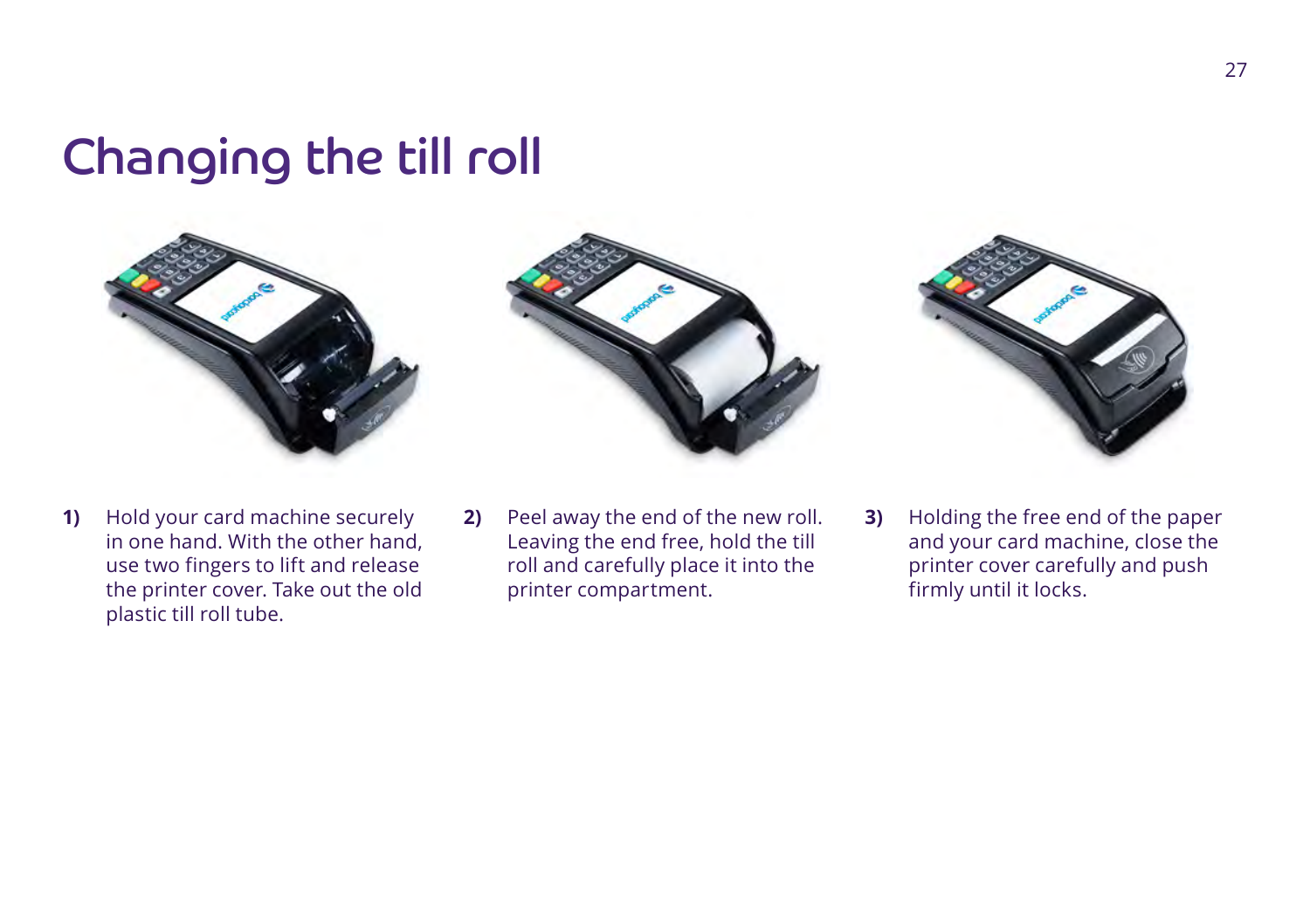

**4)** While your card machine is displaying the 'ready' screen, press and hold the  $\blacksquare$  button to ensure that the paper feeds correctly.



**5)** Only paper rolls that are 57mm wide and 40mm in diameter can be used in your card machine. Attempting to fit rolls of a different size may damage your card machine.



You can order additional till rolls from our approved supplier, PDQ Consumables, on <u>01698 843866</u>\* or at [pdqconsumables.com](http://pdqconsumables.com)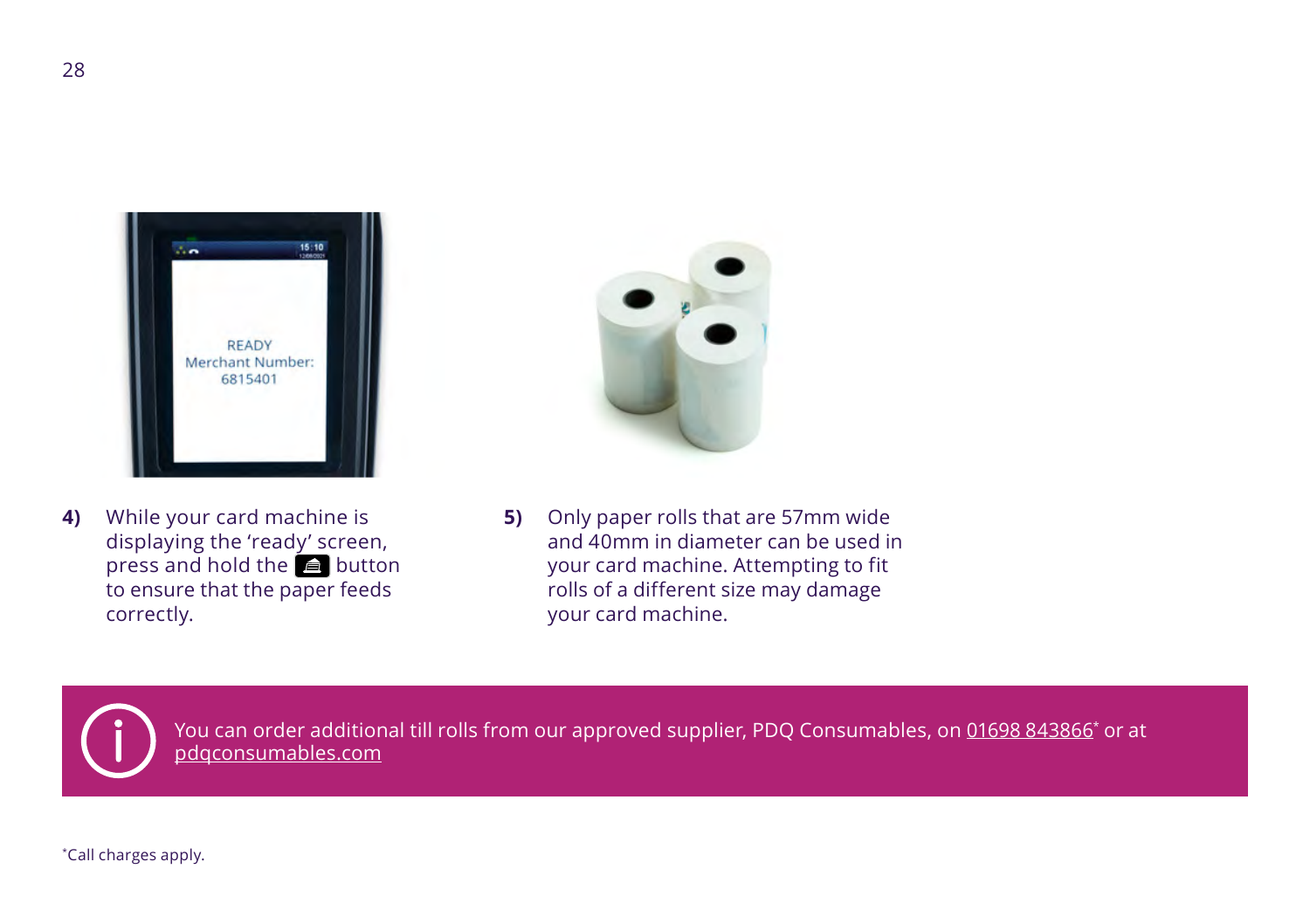## Problems using your card machine?

| Card machine display prompt               | <b>Possible causes</b>                                                         | What to do                                                                                                                                                                                                             |
|-------------------------------------------|--------------------------------------------------------------------------------|------------------------------------------------------------------------------------------------------------------------------------------------------------------------------------------------------------------------|
| <b>CALL AUTH CENTRE</b><br>020 0151 2630* | Assistance required.                                                           | Call the authorisation centre on the number displayed by your<br>card machine. Once you've spoken to the authorisation centre,<br>press the $\circ$ J button and follow the prompts displayed by your<br>card machine. |
| <b>CALL HELPDESK</b><br>0844 874 0895*    | Assistance required.                                                           | Please contact your helpdesk on the number displayed by your<br>card machine.                                                                                                                                          |
| <b>NOT AUTHORISED</b>                     | The card issuer has declined to<br>authorise the transaction.                  | Ask the customer to pay by some other means and press<br>button.<br>the $\leq$                                                                                                                                         |
| <b>REFERRAL B</b><br>0800 151 0738*       | Assistance required.                                                           | Call the authorisation centre on the number displayed by your<br>card machine. When your call is answered please quote referral B.                                                                                     |
| <b>ROUTINE CHECK</b><br>Insert or swipe   | Occasionally the card will<br>require an additional routine<br>security check. | Process the card as a Chip and PIN transaction.                                                                                                                                                                        |
| Unable to connect                         | Possible network issues.                                                       | Reboot the terminal by pressing $\langle \rangle$<br>o for one second.<br>$ $ and<br>If the terminal hasn't come to life, press $\sqrt{\frac{1}{2}}$<br>and the screen should<br>light up.                             |

\*Call charges apply. Calls to 0844 numbers will cost no more than 7p per minute plus your phone company's access charge (current at March 2022). Calls to 0800 numbers are free from UK landlines and personal mobiles, otherwise call charges may apply. Please check with your service provider. Calls may be monitored or recorded in order to maintain high levels of security and quality of service.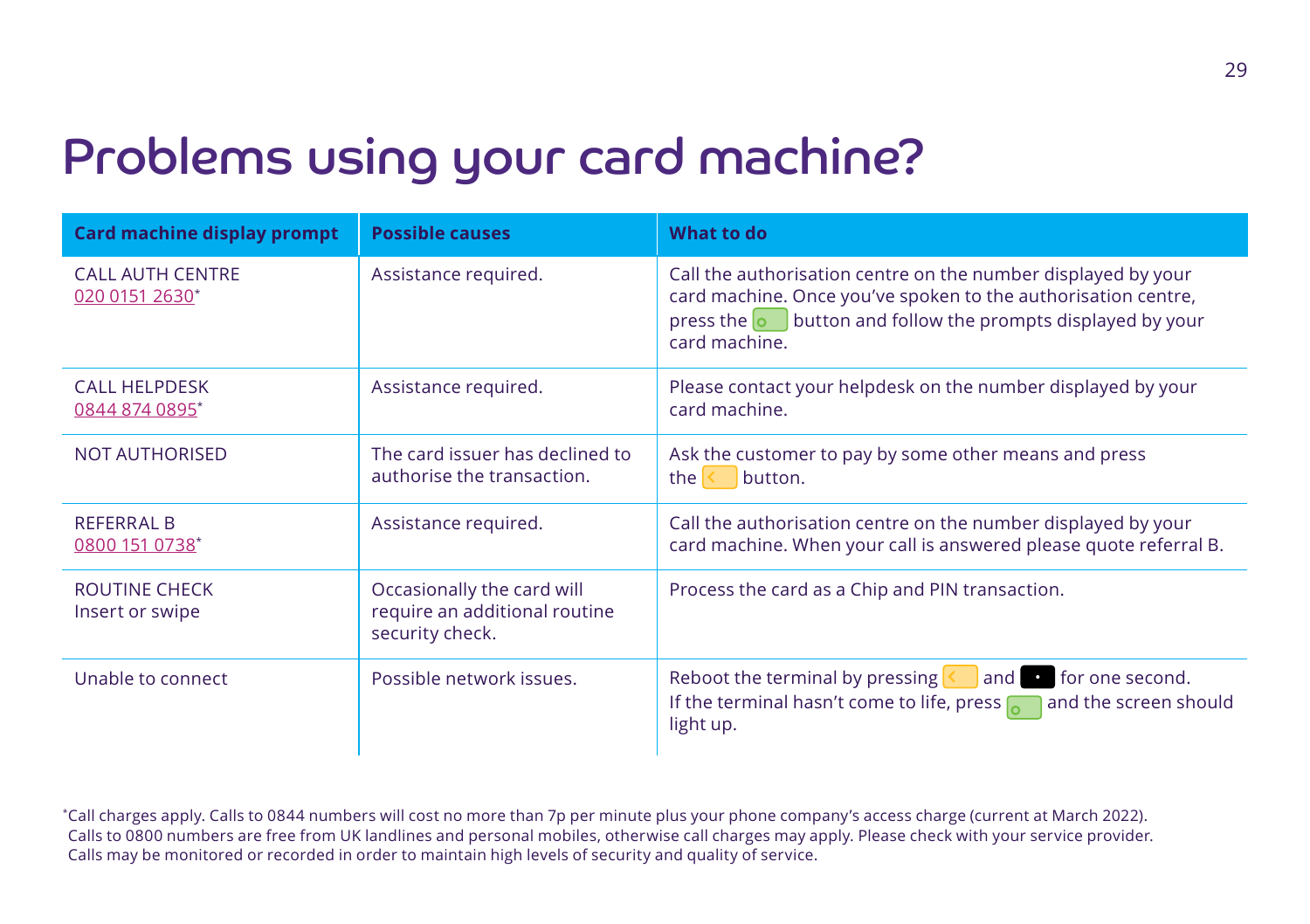## Important safety instructions provided by the manufacturer, Ingenico Ltd.

#### **Safety Guide**



The power supply unit provided with your equipment is specially designed for it. To ensure best performance and safety do not use any other power supply. The use of a power supply with apparently similar voltage/current characteristics may damage your terminal.

Switch off the terminal before opening the trapdoor.

Connection is to be made when the terminal is powered off.

Positioning of the terminal on the check stand must be in such a way to make cardholder PIN (Personal Identification Number) spying infeasible. Installing the device on an adjustable stand must be done in such a way that consumers can swivel the terminal sideways and/or tilt it forwards/ backwards to a position that makes visual observation of the PIN-entry process difficult. Position in-store security camera so that the PIN-entry keypad is not visible.

NEVER ask the customer to divulge their PIN Code. Customers should be advised to ensure that they are not being overlooked when entering their PIN Code.

#### **Security of your terminal (tampering attempt detection)**

Your device fulfils current applicable PCI PTS security requirements.

Upon receipt of your terminal you should check for signs of tampering of the equipment. It is strongly advised that these checks are performed regularly after receipt. You should check, for example: that the keypad is firmly in place; that there is no evidence of unusual wires that have been connected to any ports on your terminal or associated equipment, the chip card reader, or any other part of your terminal. Such checks would provide warning of any unauthorized modifications to your terminal, and other suspicious behaviour of individuals that have access to your terminal. Your terminal detects any "tampered state". In this state the terminal will repeatedly flash the message "Alert Irruption!" and further use of the terminal will not be possible. If you observe the "Alert Irruption!" message, you should contact the terminal helpdesk immediately.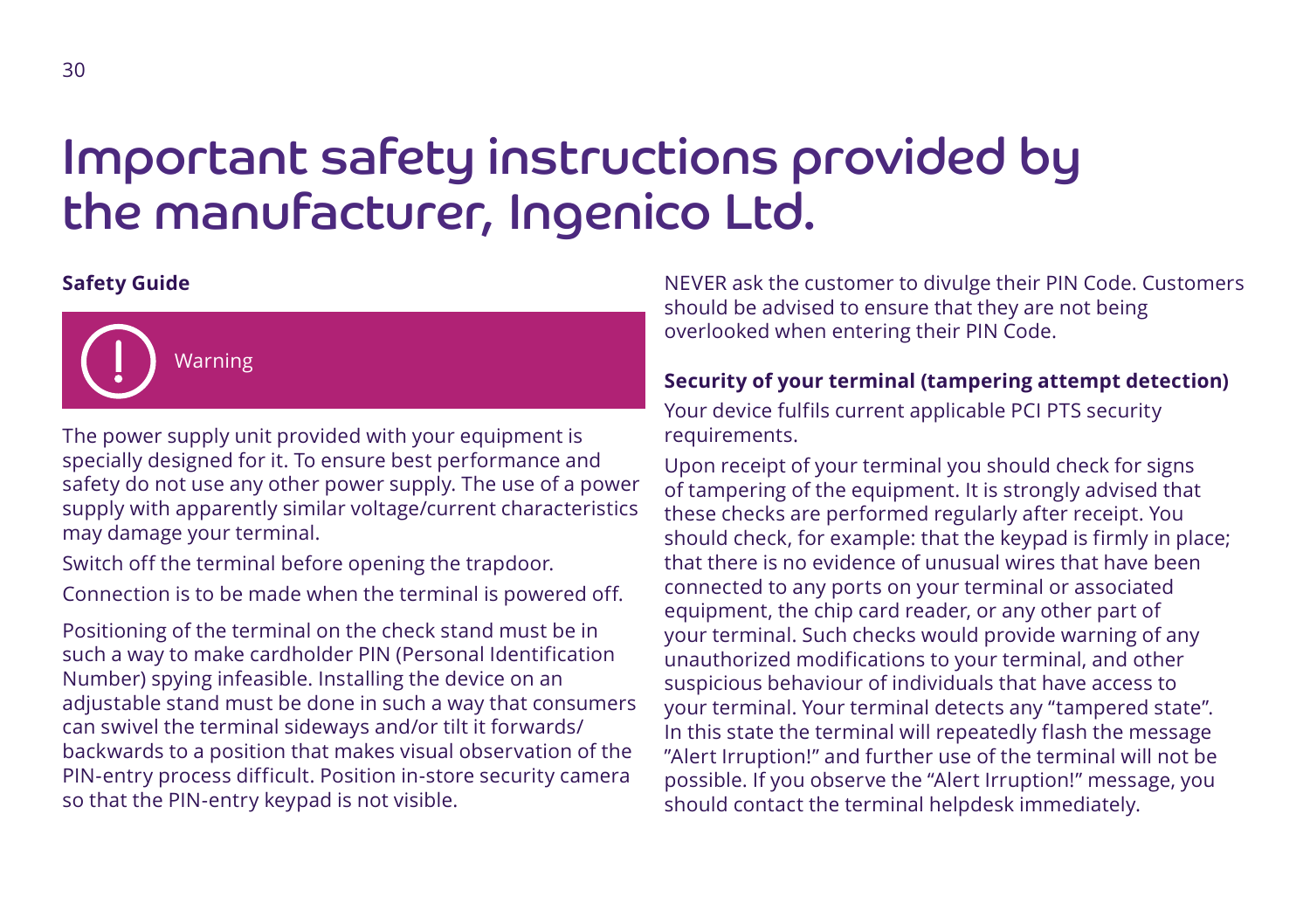You are strongly advised to ensure that privileged access to your terminal is only granted to staff that have been independently verified as being trustworthy.

The terminal must never be put in or left at a location where it could be stolen or replaced by another device.

Before installing SAM or μSD or SIM, switch off the terminal by disconnecting the power supply.

Use only paper approved by Ingenico (diameter 40mm). Use of unsuitable paper is likely to damage the printer of your terminal. Switch off the terminal prior to installing a paper roll.

In order to benefit from the complete guarantee of the product, use **Ingenico approved thermal paper only.**

Do not stick any conductive label on to the contactless active zone located on the paper trapdoor button. It can decrease seriously contactless efficiency.

Before making any operations of maintenance in the terminal, make sure that the power supply is disconnected.

Do not use in any case, **solvents, detergents or abrasive products.** Those materials might damage the plastic or electrical contacts.

#### **Recommendations / Safety**

#### **Power on/Power down – Emergency stop**

To power on or power down the terminal connect or disconnect the power supply from the electric outlet.

#### **Lithium battery cell**

The terminal is fitted with a lithium battery cell which is not accessible to the user. Only a qualified technician is authorized to open the unit and change this component.

#### **Electrical power outlet**

The electrical outlet must meet the following criteria:

- must be installed near the equipment and easily accessible
- must meet standards and regulations in the country of use
- for type A plug, the protection of the installation must be set to 20 A
- except for Norway do not connect on an IT electrical network

#### **Telephone network**

The phone network must comply with standards and regulations in the country of use.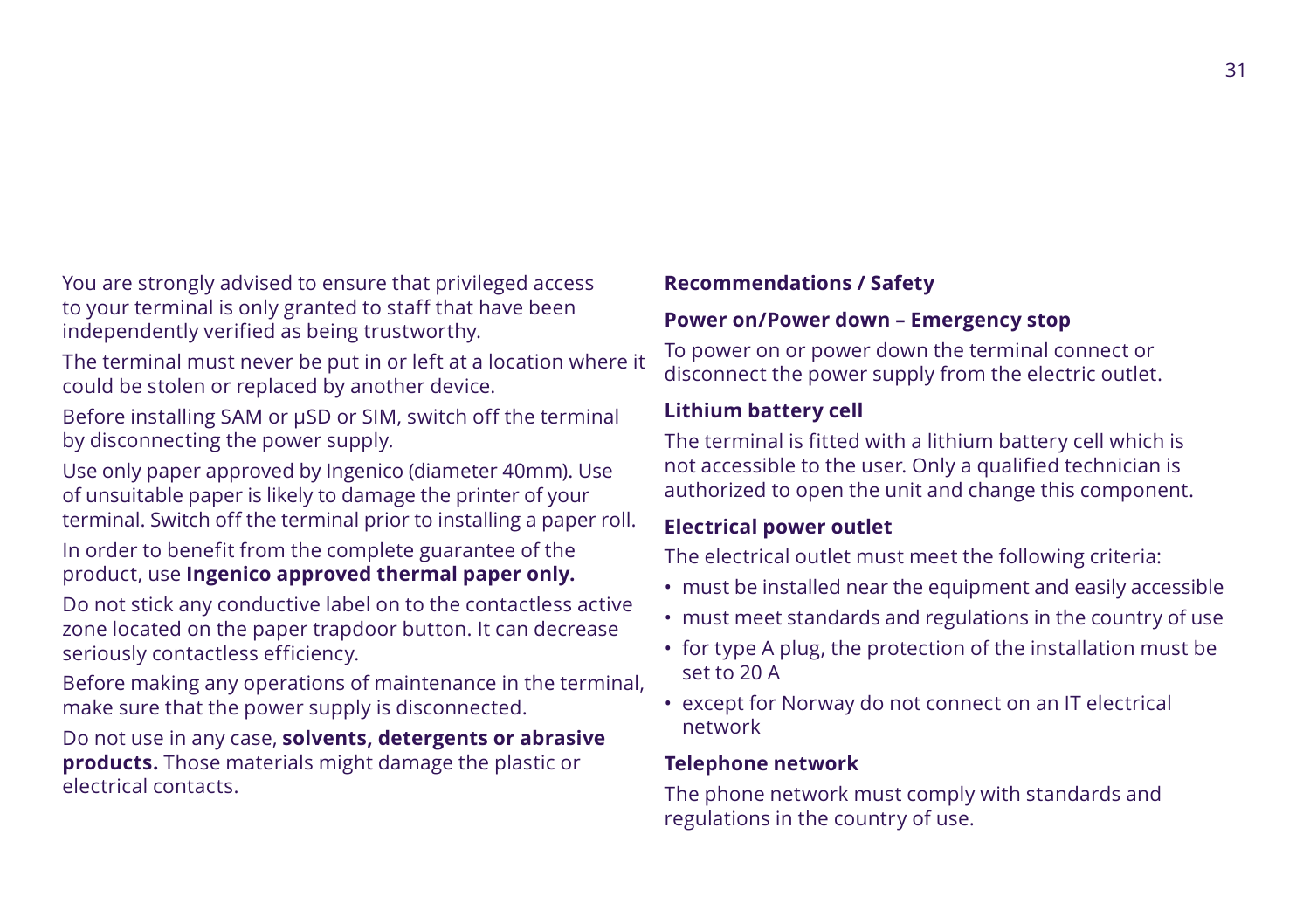## Important safety instructions provided by the manufacturer, Ingenico Ltd. (continued)

### **Explosion areas**

Certain regulations restrict the use of radio equipment in chemical plants, fuel depots and any site where blasting is carried out. You are urged to comply with these regulations. The terminal shall be protected by a specially fitted and certified cover enabling use in proximity to a fuel pump.

### **Electronic health appliances**

According to the model your terminal could be a radio transmitter which may interfere with health appliances, such as hearing aids, pacemakers, hospital equipment, etc. Your doctor or the equipment manufacturer will be able to provide you with appropriate advice.

#### **Bottom side compartment trapdoor**

Located under the terminal, it must be in place during normal operation of the terminal.

### **Standards / Environment (WEEE, Batteries and Packaging)**

This product is labelled in accordance with European Directives 2012/19/EU concerning Waste Electrical and Electronic Equipment (WEEE) and RoHS directive 2011/65/ EU + 2015/ 863 and 2006/66/EC concerning Batteries and Accumulators. Those provisions are requiring producers and manufacturers to become liable for take-back, treatment and recycling upon end of life of equipment and batteries.



 The associated symbol means that WEEE and waste batteries must not be thrown away but collected  $\triangle$  separately and recycled.

Ingenico ensures that efficient collection and recycling schemes are set-up for WEEE and batteries according to the local regulation of your country. Please contact your retailer for more detailed information about the compliance solution in place for disposing of your old product and used batteries.

Packaging waste must also be collected separately to assure a proper disposal and recycling.

Please note that proper recycling of the electrical and electronic equipment and waste batteries will ensure safety of human health and the environment.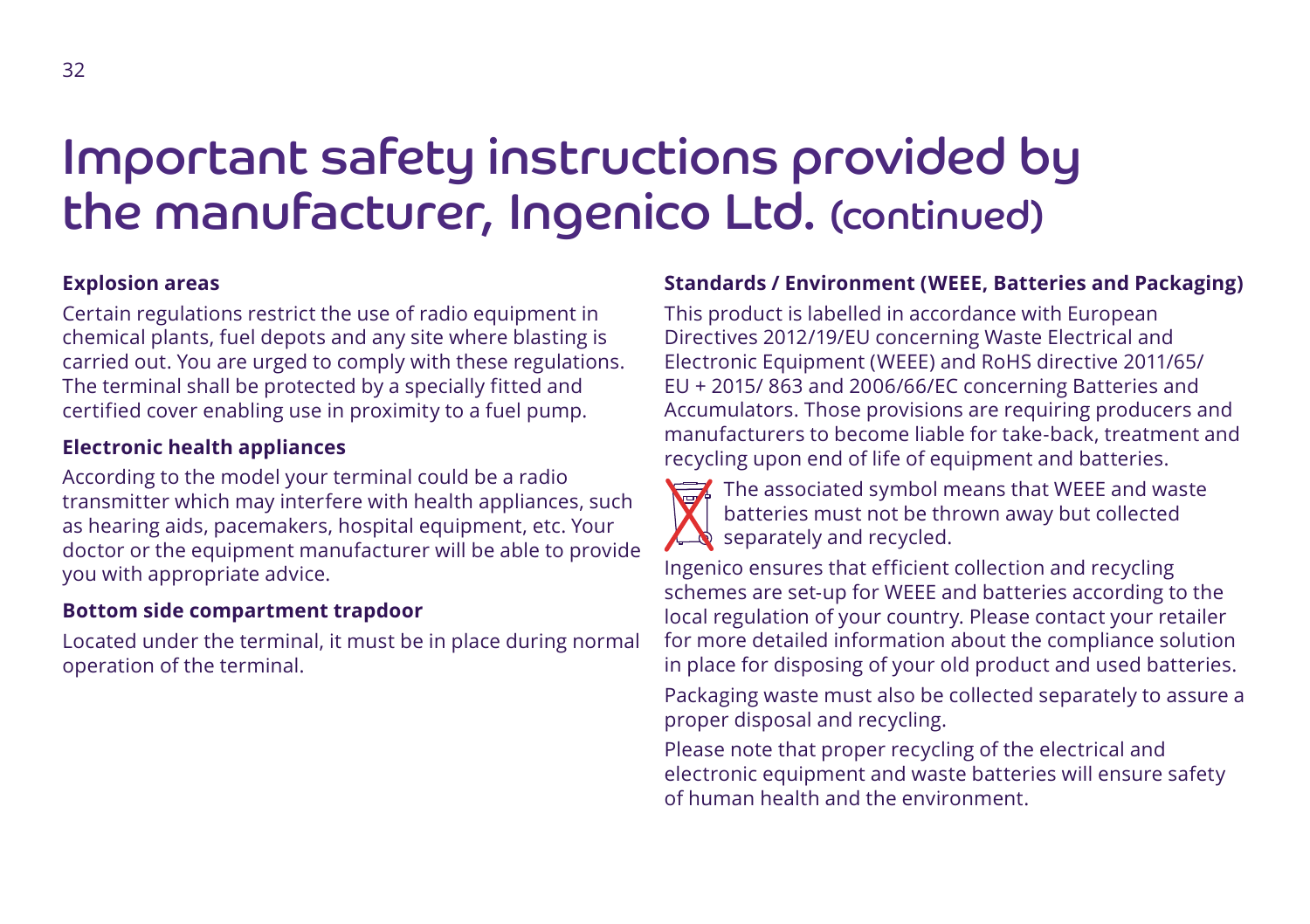### **Markings**

- The CE marking indicates Desk complies with the relevant Union harmonization legislation : RE Directive 2014/53/ EU for:
	- the protection of the health and the safety of the user and any other person.
	- the protection requirements with respect to electromagnetic compatibility and complies with harmonised standards.
- AC current input
- DC current output  $=$



 International Efficiency Marking Protocol (Energy Star Level 5 and 6)



### Double insulation symbol

Indoor use only



 This marking indicates power supply meets limited power source safety requirements. **LPS**



 $\uparrow$  This marking is apposed on to the connector for<br>  $\uparrow$  telephone line connection. telephone line connection.



 This marking is apposed on to the connector for power supply output cable connection.